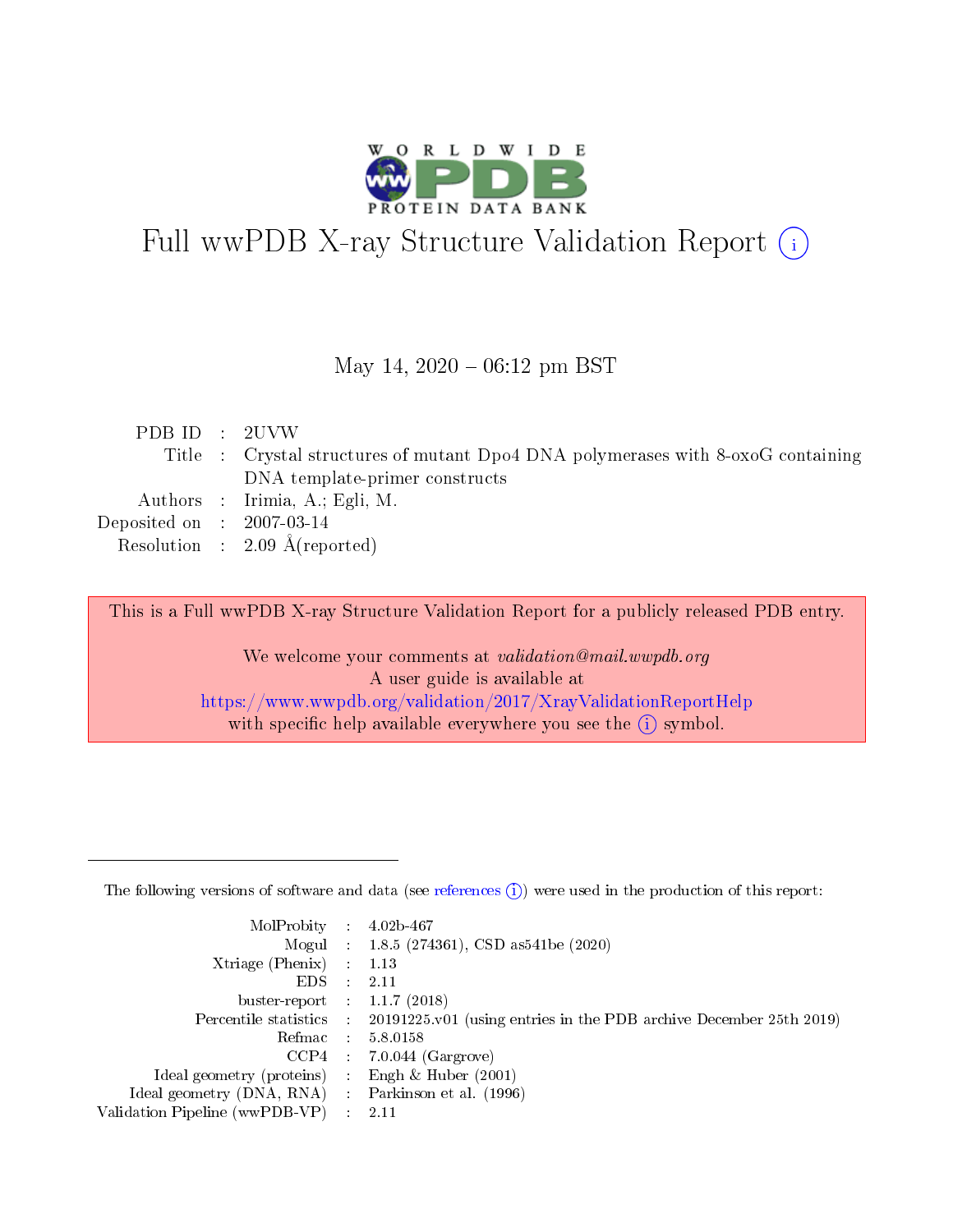# 1 [O](https://www.wwpdb.org/validation/2017/XrayValidationReportHelp#overall_quality)verall quality at a glance  $(i)$

The following experimental techniques were used to determine the structure: X-RAY DIFFRACTION

The reported resolution of this entry is 2.09 Å.

Percentile scores (ranging between 0-100) for global validation metrics of the entry are shown in the following graphic. The table shows the number of entries on which the scores are based.



| Metric                | Whole archive<br>$(\#\text{Entries})$ | Similar resolution<br>$(\#\text{Entries},\,\text{resolution}\,\,\text{range}(\textup{\AA}))$ |
|-----------------------|---------------------------------------|----------------------------------------------------------------------------------------------|
| $R_{free}$            | 130704                                | $5197(2.10-2.10)$                                                                            |
| Clashscore            | 141614                                | $5710(2.10-2.10)$                                                                            |
| Ramachandran outliers | 138981                                | $5647(2.10-2.10)$                                                                            |
| Sidechain outliers    | 138945                                | $5648$ $(2.10-2.10)$                                                                         |
| RSRZ outliers         | 127900                                | $5083(2.10-2.10)$                                                                            |

The table below summarises the geometric issues observed across the polymeric chains and their fit to the electron density. The red, orange, yellow and green segments on the lower bar indicate the fraction of residues that contain outliers for  $>=3, 2, 1$  and 0 types of geometric quality criteria respectively. A grey segment represents the fraction of residues that are not modelled. The numeric value for each fraction is indicated below the corresponding segment, with a dot representing fractions  $\epsilon=5\%$  The upper red bar (where present) indicates the fraction of residues that have poor fit to the electron density. The numeric value is given above the bar.

| $\text{Mol}$ |   | $\mid$ Chain $\mid$ Length | Quality of chain |     |     |     |     |     |                 |
|--------------|---|----------------------------|------------------|-----|-----|-----|-----|-----|-----------------|
|              |   | 358                        | 7%               |     | 65% |     | 28% |     | $\cdot$ $\cdot$ |
|              |   | 14                         | 14%              |     | 79% |     |     | 21% |                 |
|              | m | 18                         | 6%               | 39% |     | 44% |     | 11% | 6%              |

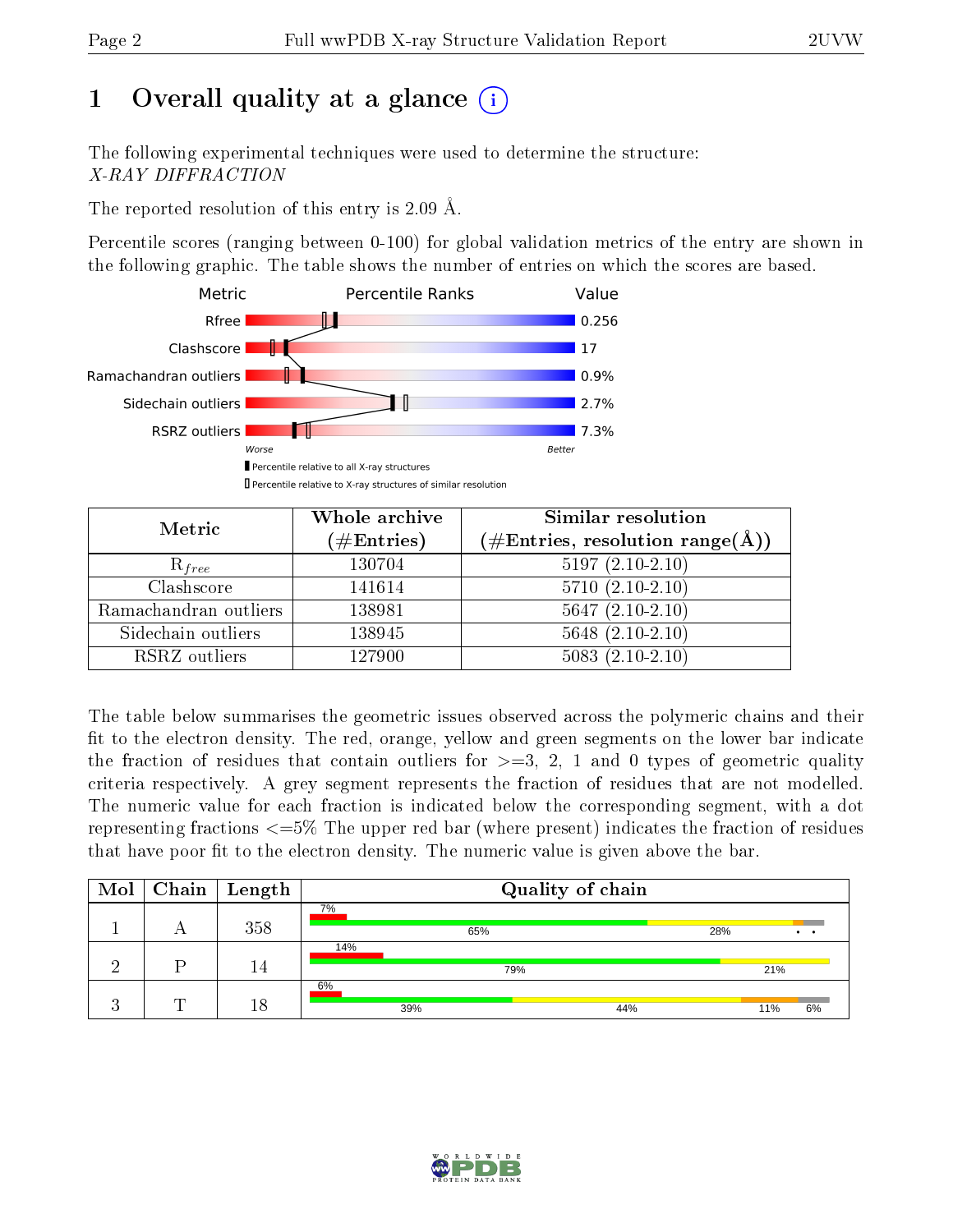# 2 Entry composition  $\left( \cdot \right)$

There are 6 unique types of molecules in this entry. The entry contains 3688 atoms, of which 0 are hydrogens and 0 are deuteriums.

In the tables below, the ZeroOcc column contains the number of atoms modelled with zero occupancy, the AltConf column contains the number of residues with at least one atom in alternate conformation and the Trace column contains the number of residues modelled with at most 2 atoms.

• Molecule 1 is a protein called DNA POLYMERASE IV.

| Mol | Chain | Residues |                      |     | $\rm{Atoms}$ |     | $\text{ZeroOcc} \mid \text{AltConf} \mid \text{Trace}$ |  |
|-----|-------|----------|----------------------|-----|--------------|-----|--------------------------------------------------------|--|
|     |       | 342      | <b>Total</b><br>2796 | 790 | 480          | 518 |                                                        |  |

There is a discrepancy between the modelled and reference sequences:

|     | Chain   Residue   Modelled   Actual |            | Comment                            | Reference |
|-----|-------------------------------------|------------|------------------------------------|-----------|
| 332 | GLU                                 | $\rm{ARG}$ | engineered mutation   UNP $Q97W02$ |           |

 Molecule 2 is a DNA chain called 5'-D(\*GP\*GP\*GP\*GP\*GP\*AP\*AP\*GP\*GP\*AP  $*TP*TP*CP*A$ -3'.

| Mol | Chain   Residues |                      |     | $\rm{Atoms}$ |    |  | $ZeroOcc \   \ AltConf \  $ | Trace |
|-----|------------------|----------------------|-----|--------------|----|--|-----------------------------|-------|
|     | 14               | $\tau_{\text{otal}}$ |     | 62           |    |  |                             |       |
|     |                  | 294                  | 139 |              | 80 |  |                             |       |

 Molecule 3 is a DNA chain called 5'-D(\*TP\*CP\*AP\*CP\*8OGP\*GP\*AP\*AP\*TP\*CP \*CP  $*TP*TP*CP*CP*CP*CP*CP*C$ 

| Mol | Chain   Residues |     |     | $\bm{\mathrm{Atoms}}$ |     |  | ZeroOcc   AltConf   Trace |  |
|-----|------------------|-----|-----|-----------------------|-----|--|---------------------------|--|
|     |                  | 340 | 161 | 58                    | 104 |  |                           |  |

 Molecule 4 is 2'-DEOXYGUANOSINE-5'-TRIPHOSPHATE (three-letter code: DGT) (formula:  $C_{10}H_{16}N_5O_{13}P_3$ ).

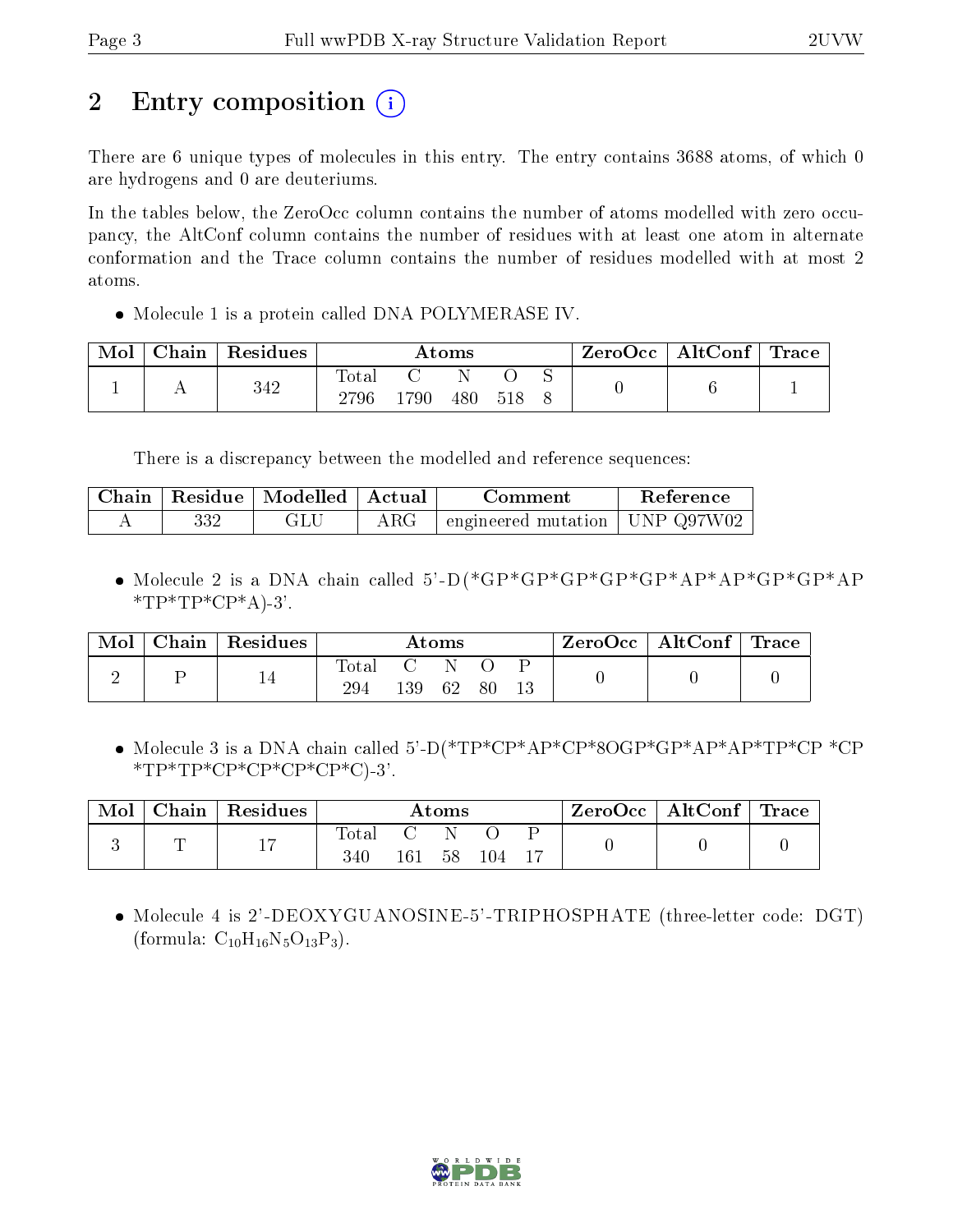

| $\cap$ hain $\mathord{\hspace{1pt}\mathsf{I}}$ | Residues |             | Atoms |  | $\rm ZeroOcc$   Alt $\rm Conf$ |
|------------------------------------------------|----------|-------------|-------|--|--------------------------------|
|                                                |          | Total C N O |       |  |                                |
|                                                |          |             | $-5$  |  |                                |

Molecule 5 is CALCIUM ION (three-letter code: CA) (formula: Ca).

|  | $Mol$   Chain   Residues | Atoms       | $ZeroOcc \mid AltConf \mid$ |
|--|--------------------------|-------------|-----------------------------|
|  |                          | $\rm Total$ |                             |

 $\bullet\,$  Molecule 6 is water.

|  | $Mol$   Chain   Residues | Atoms                              | $ZeroOcc \mid AltConf \mid$ |
|--|--------------------------|------------------------------------|-----------------------------|
|  | 173                      | Total<br>$\overline{O}$<br>173 173 |                             |
|  | 30                       | Total<br>- 0<br>30<br>30           |                             |
|  | 21                       | Total<br>- ()<br>21<br>21          |                             |

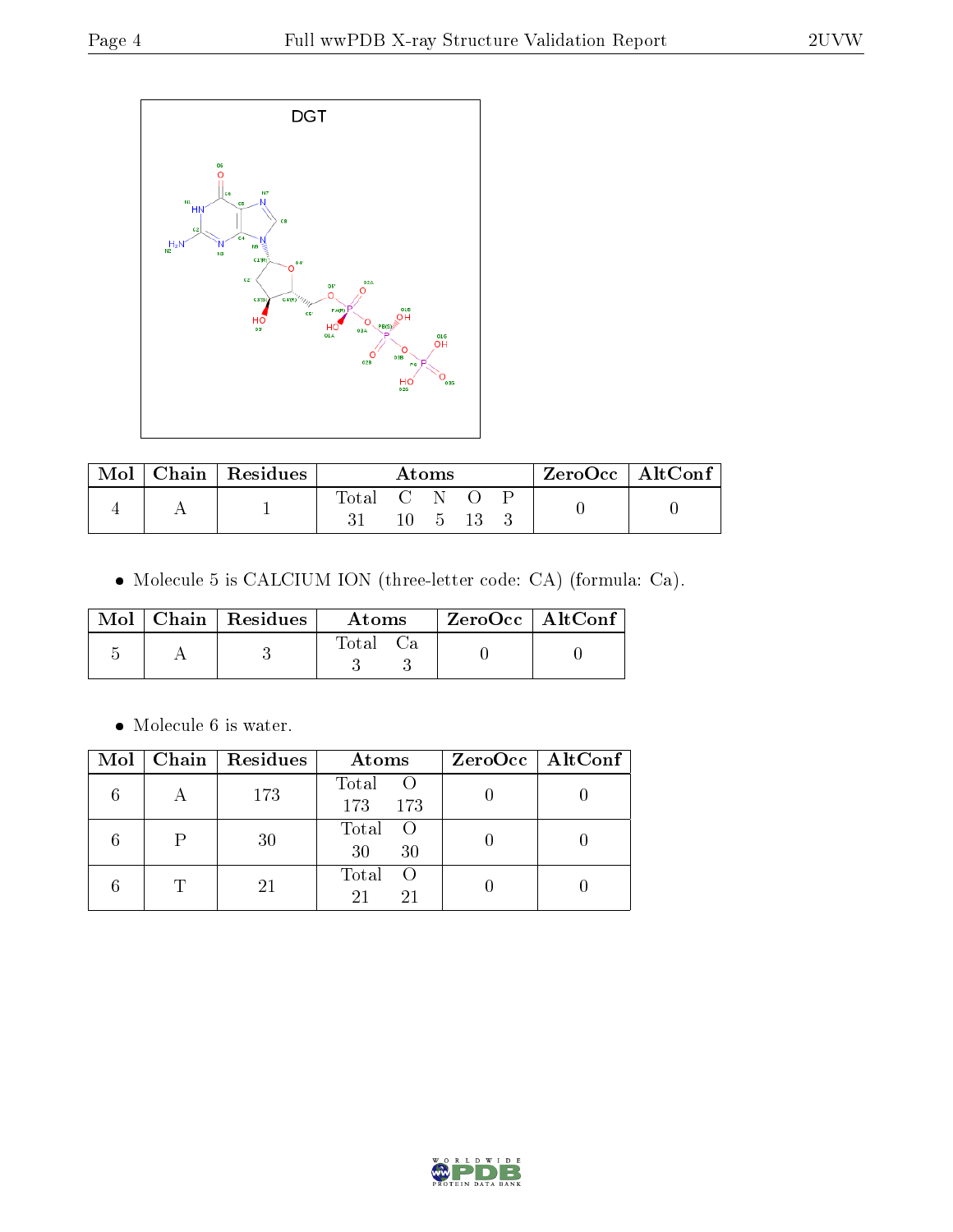# 3 Residue-property plots  $(i)$

These plots are drawn for all protein, RNA and DNA chains in the entry. The first graphic for a chain summarises the proportions of the various outlier classes displayed in the second graphic. The second graphic shows the sequence view annotated by issues in geometry and electron density. Residues are color-coded according to the number of geometric quality criteria for which they contain at least one outlier: green  $= 0$ , yellow  $= 1$ , orange  $= 2$  and red  $= 3$  or more. A red dot above a residue indicates a poor fit to the electron density (RSRZ  $> 2$ ). Stretches of 2 or more consecutive residues without any outlier are shown as a green connector. Residues present in the sample, but not in the model, are shown in grey.



• Molecule 1: DNA POLYMERASE IV

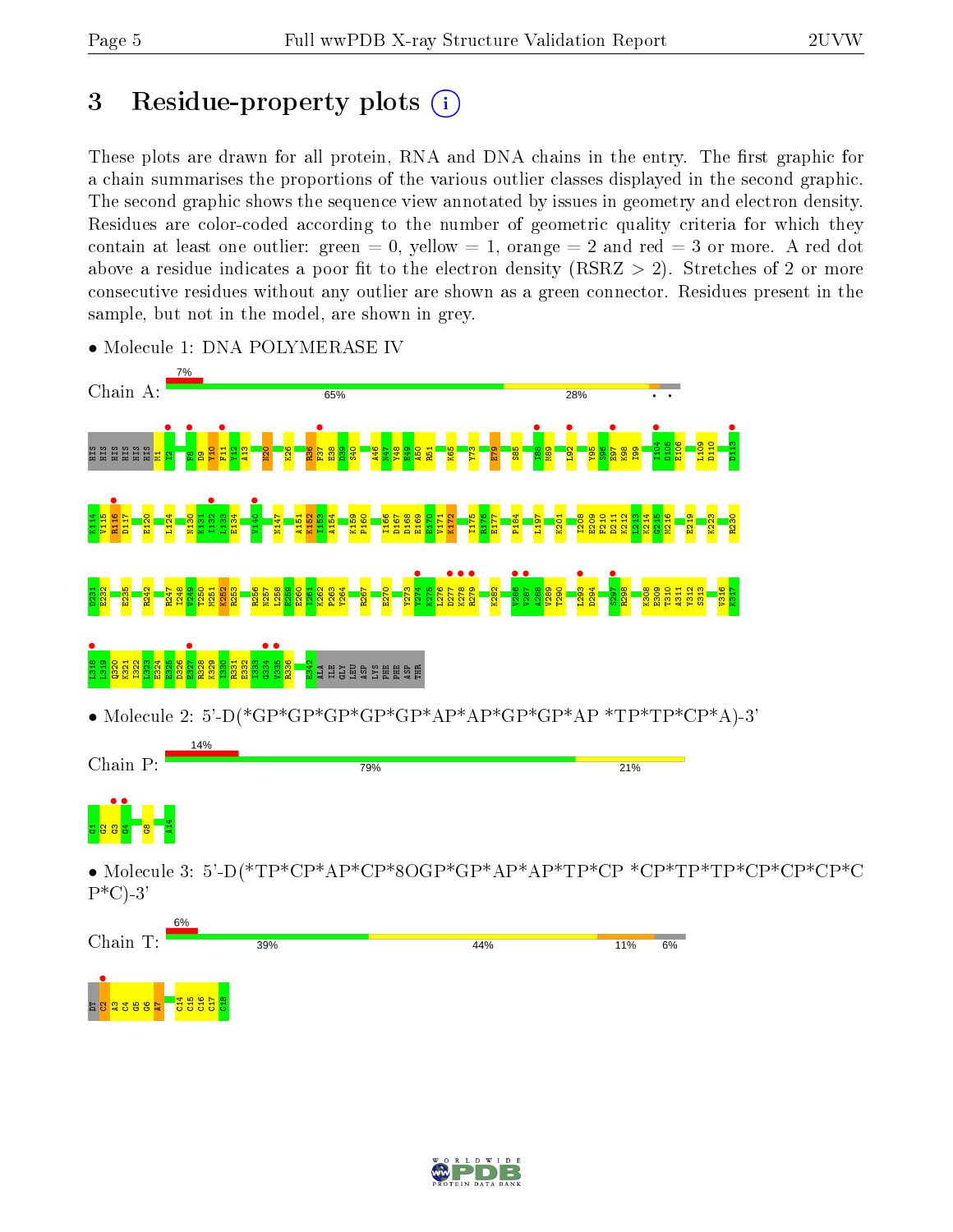## 4 Data and refinement statistics  $(i)$

| Property                                                             | Value                                               | Source                       |
|----------------------------------------------------------------------|-----------------------------------------------------|------------------------------|
| Space group                                                          | P 21 21 2                                           | Depositor                    |
| Cell constants                                                       | $96.78\AA$ $103.73\AA$ $52.91\AA$                   | Depositor                    |
| a, b, c, $\alpha$ , $\beta$ , $\gamma$                               | $90.00^{\circ}$<br>$90.00^\circ$<br>$90.00^{\circ}$ |                              |
| Resolution $(A)$                                                     | $30.81 -$<br>2.09                                   | Depositor                    |
|                                                                      | $-2.09$<br>30.80                                    | <b>EDS</b>                   |
| % Data completeness                                                  | $\overline{92.3 (30.81-2.09)}$                      | Depositor                    |
| (in resolution range)                                                | $92.3(30.80-2.09)$                                  | <b>EDS</b>                   |
| $R_{merge}$                                                          | 0.05                                                | Depositor                    |
| $\mathrm{R}_{sym}$                                                   | (Not available)                                     | Depositor                    |
| $\langle I/\sigma(I) \rangle^{-1}$                                   | $1.46$ (at $2.10\text{\AA}$ )                       | $\overline{\text{X}}$ triage |
| Refinement program                                                   | <b>CNS 1.1</b>                                      | Depositor                    |
| $R, R_{free}$                                                        | 0.249<br>, 0.274                                    | Depositor                    |
|                                                                      | 0.230,<br>0.256                                     | DCC                          |
| $R_{free}$ test set                                                  | 1468 reflections $(4.93\%)$                         | wwPDB-VP                     |
| Wilson B-factor $(A^2)$                                              | 37.6                                                | Xtriage                      |
| Anisotropy                                                           | 0.079                                               | Xtriage                      |
| Bulk solvent $k_{sol}(e/\mathring{A}^3)$ , $B_{sol}(\mathring{A}^2)$ | 0.33, 56.3                                          | <b>EDS</b>                   |
| $L$ -test for twinning <sup>2</sup>                                  | $< L >$ = 0.48, $< L2$ = 0.31                       | Xtriage                      |
| Estimated twinning fraction                                          | No twinning to report.                              | Xtriage                      |
| $F_o, F_c$ correlation                                               | 0.94                                                | <b>EDS</b>                   |
| Total number of atoms                                                | 3688                                                | wwPDB-VP                     |
| Average B, all atoms $(A^2)$                                         | 46.0                                                | wwPDB-VP                     |

Xtriage's analysis on translational NCS is as follows: The largest off-origin peak in the Patterson function is  $5.99\%$  of the height of the origin peak. No significant pseudotranslation is detected.

<sup>&</sup>lt;sup>2</sup>Theoretical values of  $\langle |L| \rangle$ ,  $\langle L^2 \rangle$  for acentric reflections are 0.5, 0.333 respectively for untwinned datasets, and 0.375, 0.2 for perfectly twinned datasets.



<span id="page-5-1"></span><span id="page-5-0"></span><sup>1</sup> Intensities estimated from amplitudes.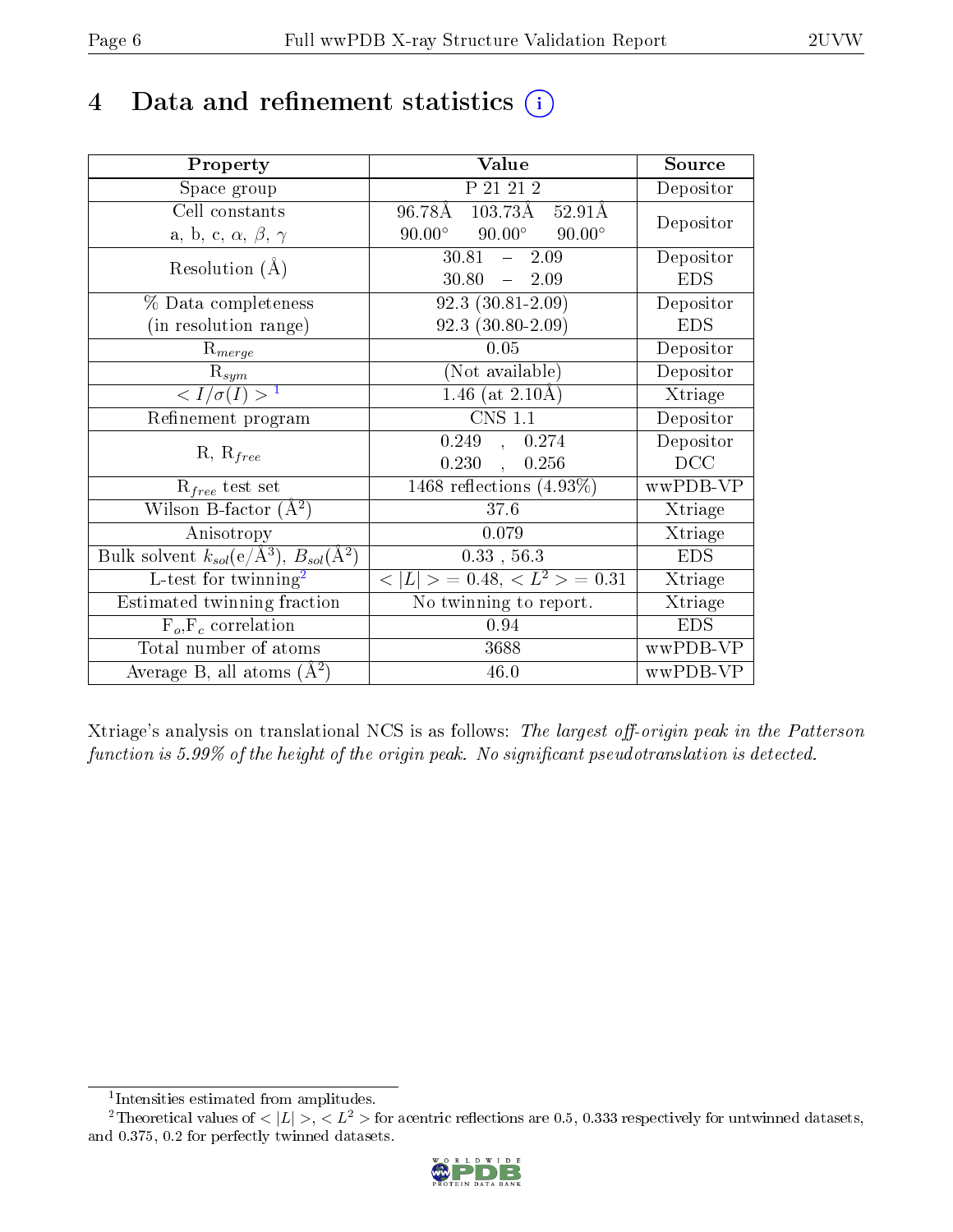# 5 Model quality  $(i)$

### 5.1 Standard geometry  $(i)$

Bond lengths and bond angles in the following residue types are not validated in this section: 8OG, CA, DGT

The Z score for a bond length (or angle) is the number of standard deviations the observed value is removed from the expected value. A bond length (or angle) with  $|Z| > 5$  is considered an outlier worth inspection. RMSZ is the root-mean-square of all Z scores of the bond lengths (or angles).

| Mol<br>Chain |     |      | Bond lengths        | Bond angles |           |
|--------------|-----|------|---------------------|-------------|-----------|
|              |     | RMSZ | # $ Z >5$           | RMSZ        | # $ Z >5$ |
|              |     | 0.39 | 0/2835              | 0.61        | 0/3806    |
| 2            |     | 0.51 | 0/332               | 0.82        | 0/513     |
| 3            |     | 0.67 | $1/351$ $(0.3\%)$   | 0.93        | 0/532     |
| All          | All | 0.44 | 1/3518<br>$(0.0\%)$ | 0.67        | 4851      |

Chiral center outliers are detected by calculating the chiral volume of a chiral center and verifying if the center is modelled as a planar moiety or with the opposite hand.A planarity outlier is detected by checking planarity of atoms in a peptide group, atoms in a mainchain group or atoms of a sidechain that are expected to be planar.

|  | $\lceil \, \text{Mol} \, \rceil$ Chain $\mid \# \text{Chirality outliers} \mid \# \text{Planarity outliers} \mid$ |
|--|-------------------------------------------------------------------------------------------------------------------|
|  |                                                                                                                   |

All (1) bond length outliers are listed below:

|  |  | $\sqrt{\text{Mol}}$   Chain   Res   Type   Atoms   $\sqrt{\text{Mol}}$ | $\mathbf{Z}$ | $\vert$ Observed( $\rm \AA$ ) $\vert$ Ideal( $\rm \AA$ ) $\vert$ |  |
|--|--|------------------------------------------------------------------------|--------------|------------------------------------------------------------------|--|
|  |  | $\perp$ OP3-P $\perp$ -7.21                                            |              |                                                                  |  |

There are no bond angle outliers.

There are no chirality outliers.

All (1) planarity outliers are listed below:

|  |  | Mol   Chain   Res   Type   Group |
|--|--|----------------------------------|
|  |  | Sidechain                        |

### 5.2 Too-close contacts  $(i)$

In the following table, the Non-H and H(model) columns list the number of non-hydrogen atoms and hydrogen atoms in the chain respectively. The H(added) column lists the number of hydrogen

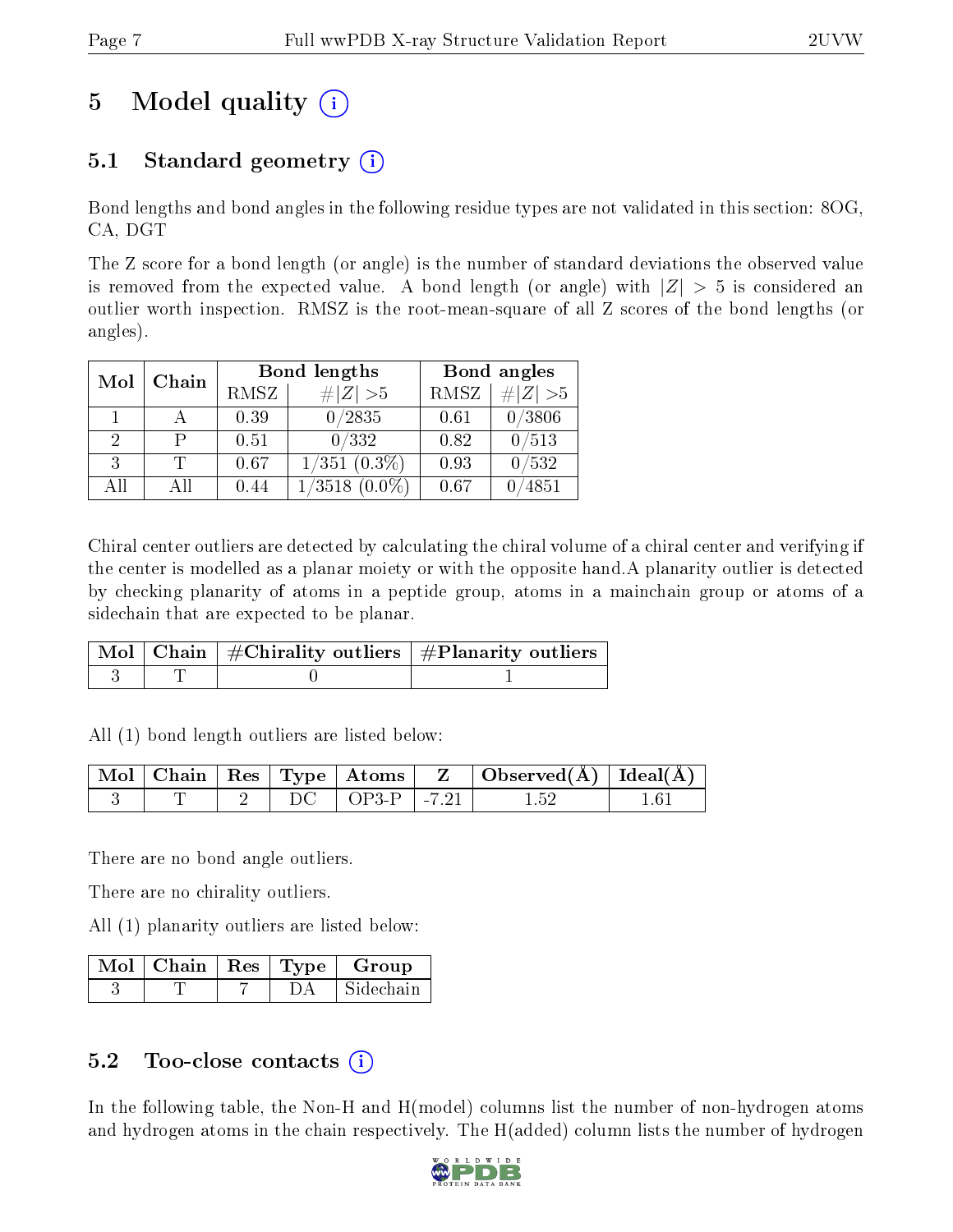| Mol | $\overline{\textbf{Chain}}$ | $\sqrt{\frac{1}{100}}$ Non-H | $\mid$ H(model) | H(added) | <b>Clashes</b> | <b>Symm-Clashes</b> |
|-----|-----------------------------|------------------------------|-----------------|----------|----------------|---------------------|
|     |                             | 2796                         |                 | 2927     | 101            |                     |
| 2   | D                           | 294                          |                 | 158      |                |                     |
| ച   |                             | 340                          |                 | 191      | 18             |                     |
|     | А                           | 31                           |                 | 12       | റ              |                     |
| h   | A                           |                              |                 |          |                |                     |
|     |                             | 173                          |                 |          | 22             |                     |
|     | P                           | 30                           |                 |          | 6)             |                     |
|     | ጥ                           | 21                           |                 |          |                |                     |
| AП  | All                         | 3688                         |                 | 3288     | 115            |                     |

atoms added and optimized by MolProbity. The Clashes column lists the number of clashes within the asymmetric unit, whereas Symm-Clashes lists symmetry related clashes.

The all-atom clashscore is defined as the number of clashes found per 1000 atoms (including hydrogen atoms). The all-atom clashscore for this structure is 17.

All (115) close contacts within the same asymmetric unit are listed below, sorted by their clash magnitude.

| Atom-1                       | Atom-2               | Interatomic              | Clash                 |
|------------------------------|----------------------|--------------------------|-----------------------|
| 1: A:252: LYS: HG3           | 1: A:264:TYR:OH      | distance $(\AA)$<br>1.77 | overlap $(A)$<br>0.84 |
| 1: A:89:MET:HE2              | 1: A:92: LEU: HD12   | 1.59                     | 0.84                  |
| 1: A:310:THR:C               | 6:A:2159:HOH:O       | 2.24                     | 0.76                  |
| 1: A:312: TYR: O             | 1:A:316:VAL:HG23     | 1.88                     | 0.73                  |
| 1: A:312:TYR:N               | 6:A:2159:HOH:O       | 2.21                     | 0.73                  |
| 1: A:95:TYR:HD2              | 1: A: 124: LEU: HD11 | 1.53                     | 0.73                  |
| 1:A:252:LYS:HD2              | 1:A:253:ARG:N        | 2.03                     | 0.73                  |
| 1: A:258:LEU:O               | 1: A:262:LYS:HG3     | 1.88                     | 0.73                  |
| 3: T: 3: DA: N3              | 3:T:3:DA:H2'         | 2.02                     | 0.72                  |
| 1: A:256:ARG:HG2             | 1: A:329:LYS:HA      | 1.71                     | 0.72                  |
| 1:A:313:SER:N                | 6:A:2159:HOH:O       | 2.23                     | 0.71                  |
| 1: A:322: ILE:HA             | 6: A: 2153: HOH:O    | 1.90                     | 0.71                  |
| 1:A:289:VAL:HB               | 1:A:332:GLU:HB2      | 1.73                     | 0.70                  |
| 1:A:326:ASP:OD2              | 1:A:328:ARG:HD3      | 1.92                     | 0.70                  |
| $2:P:3:D\overline{G: N7}$    | 6:P:2009:HOH:O       | 2.24                     | 0.70                  |
| 3:T:7:DA:N3                  | 6:T:2007:HOH:O       | 2.25                     | 0.70                  |
| 1:A:40:SER:HB2               | 3: T: 3: DA: OP1     | 1.91                     | 0.69                  |
| 1: A:89:MET:CE               | 1: A:92: LEU: HD12   | 2.23                     | 0.69                  |
| 3:T:2:D C:H2"                | 3:T:3:DA:H5'         | 1.74                     | 0.68                  |
| 1:A:116:ARG:HD3              | 1:A:120:GLU:OE2      | 1.94                     | 0.68                  |
| 1:A:99:ILE:HG13              | 1: A: 109: LEU: HD23 | 1.77                     | 0.67                  |
| 1: A:209: GLU: H             | 1:A:209:GLU:CD       | 1.99                     | 0.66                  |
| $1:A:298:ARG:\overline{HG3}$ | 6: A: 2153: HOH:O    | 1.94                     | 0.66                  |

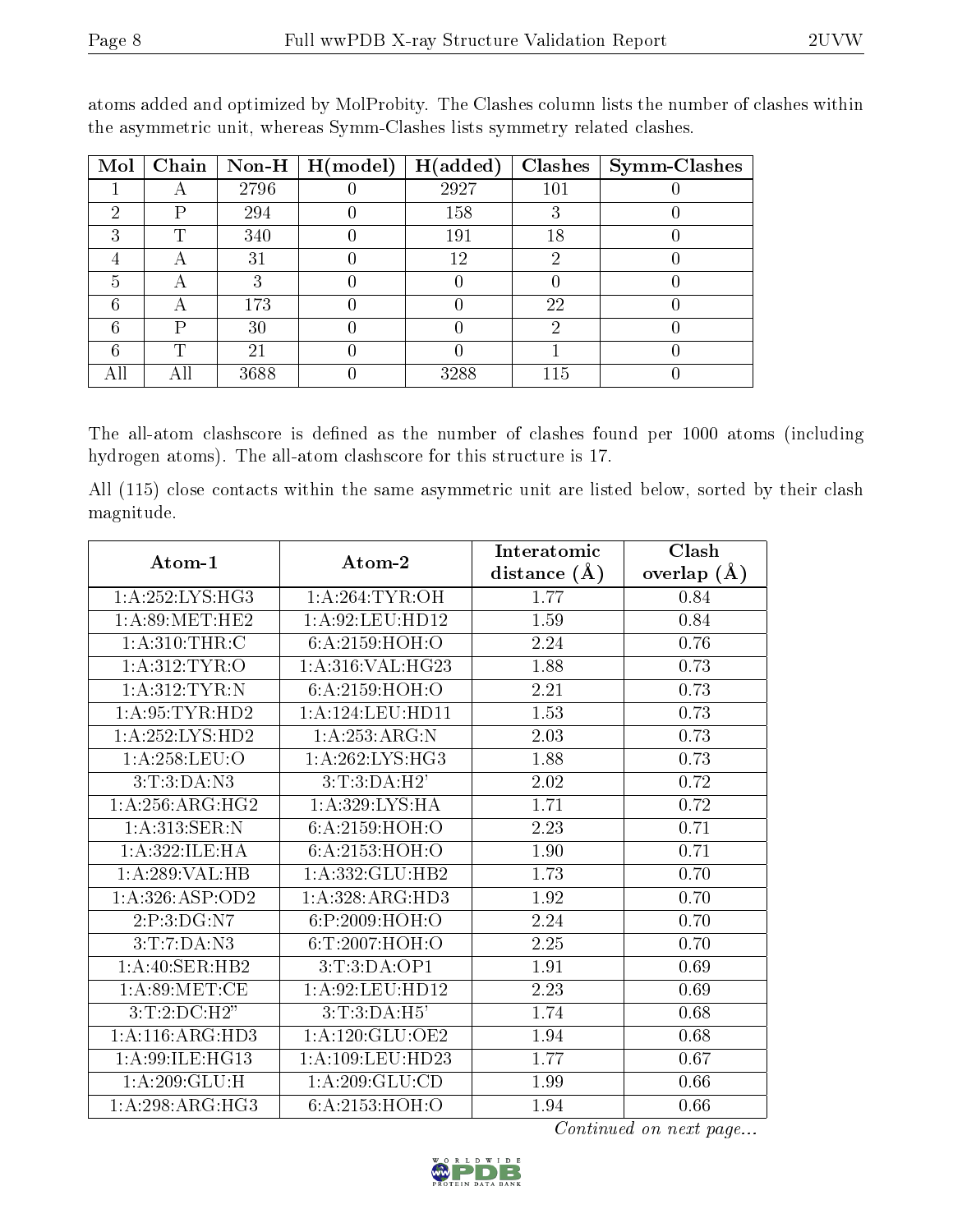| Atom-1                       | Atom-2                       | Interatomic      | Clash         |
|------------------------------|------------------------------|------------------|---------------|
|                              |                              | distance $(\AA)$ | overlap $(A)$ |
| 1:A:130:ASN:O                | 1: A:134: GLU: HG3           | 1.95             | 0.66          |
| 1: A: 159: LYS: HE2          | 6:A:2011:HOH:O               | 1.97             | $0.65\,$      |
| 1:A:331:ARG:HG2              | $1:A:332:GLU:H\overline{G3}$ | 1.80             | 0.63          |
| $3:T:14:\overline{DC:H2"}$   | 3:T:15:DC:C5'                | 2.28             | 0.63          |
| 1: A:36: ARG:HG3             | 1: A:36: ARG: HH11           | 1.64             | 0.63          |
| 1:A:316:VAL:O                | 1:A:320:GLN:HG3              | 1.99             | 0.62          |
| $1: A:37:$ PHE:HD1           | 6:A:2033:HOH:O               | 1.82             | 0.62          |
| 1: A:252:LYS:HE2             | 1: A: 253: ARG: HG2          | 1.83             | 0.60          |
| 1: A:20: ASN:C               | 1: A:20: ASN:HD22            | 2.05             | 0.59          |
| 1:A:279:ARG:NE               | 6:A:2144:HOH:O               | 2.25             | 0.58          |
| 1: A:95: TYR:CD2             | 1: A: 124: LEU: HD11         | 2.36             | 0.58          |
| 2:P:2:DG:N7                  | 6:P:2005:HOH:O               | 2.33             | 0.56          |
| 3:T:14:DC:H2"                | 3: T: 15: DC: H5"            | 1.88             | 0.56          |
| 1: A:97: GLU: H              | 1: A:97: GLU:CD              | 2.08             | 0.56          |
| 3:T:4:D C:H2"                | 3: T: 5: 8OG: H5'            | 1.88             | 0.56          |
| 3:T:4:D C:H2"                | 3:T:5:8OG:C5'                | 2.35             | 0.55          |
| 1: A:79: GLU:HB2             | 6:A:2055:HOH:O               | 2.07             | 0.55          |
| 1: A: 336: ARG: NH2          | 6: A:2163:HOH:O              | 2.40             | 0.54          |
| 1:A:242:ARG:NH1              | 1:A:279:ARG:NH2              | 2.56             | 0.54          |
| 1:A:171:VAL:O                | 1:A:175:ILE:HG13             | 2.07             | 0.53          |
| 1:A:242:ARG:NH1              | 1:A:279:ARG:HH22             | 2.07             | 0.53          |
| 1: A: 168: ASP: O            | 1:A:172:LYS:HE2              | 2.08             | 0.53          |
| 1: A:208: ILE: HA            | 6:A:2109:HOH:O               | 2.09             | 0.53          |
| $1:A:177:\overline{GLU:O}$   | 1:A:201:LYS:HE3              | 2.10             | 0.52          |
| 1:A:252:LYS:HD2              | 1:A:252:LYS:C                | 2.29             | 0.52          |
| 1:A:214[B]:LYS:HG2           | 1:A:219:GLU:HA               | 1.90             | 0.52          |
| $1: A:210:$ PHE:CE2          | 1:A:214[A]:LYS:HD2           | 2.47             | 0.50          |
| 1:A:116:ARG:H                | 1: A:116: ARG:HD2            | 1.74             | 0.50          |
| 1: A:209: GLU:OE1            | 1:A:212:LYS:HD2              | 2.11             | 0.50          |
| 1:A:1:MET:HE3                | 1:A:147:ASN:HA               | 1.93             | 0.50          |
| 3:T:14:DC:H2"                | 3:T:15:DC:H5'                | 1.94             | 0.50          |
| 1: A:9: ASP:O                | 1: A:10: TYR: C              | 2.50             | 0.50          |
| 1:A:277[B]:ASP:OD2           | 1: A:278:LYS:N               | 2.41             | 0.50          |
| 1:A:321:LYS:HA               | 1: A: 324: GLU: HG2          | 1.94             | 0.49          |
| 1: A:36: ARG:HG3             | 1: A:36: ARG: NH1            | 2.27             | 0.49          |
| 1: A:290:THR:OG1             | 1:A:294:ASP:HB3              | 2.12             | 0.49          |
| 1: A:311:ALA:C               | 6: A:2159:HOH:O              | 2.48             | 0.49          |
| 1: A: 168: ASP: N            | 6: A:2095: HOH:O             | 2.45             | 0.49          |
| 1: A:9: ASP:O                | 1:A:11:PHE:N                 | 2.45             | 0.48          |
| 1:A:267[A]:ARG:HG3           | 6:A:2142:HOH:O               | 2.14             | 0.48          |
| $1:A:22\overline{3:LYS:HD2}$ | 6:A:2121:HOH:O               | 2.12             | 0.48          |

Continued from previous page...

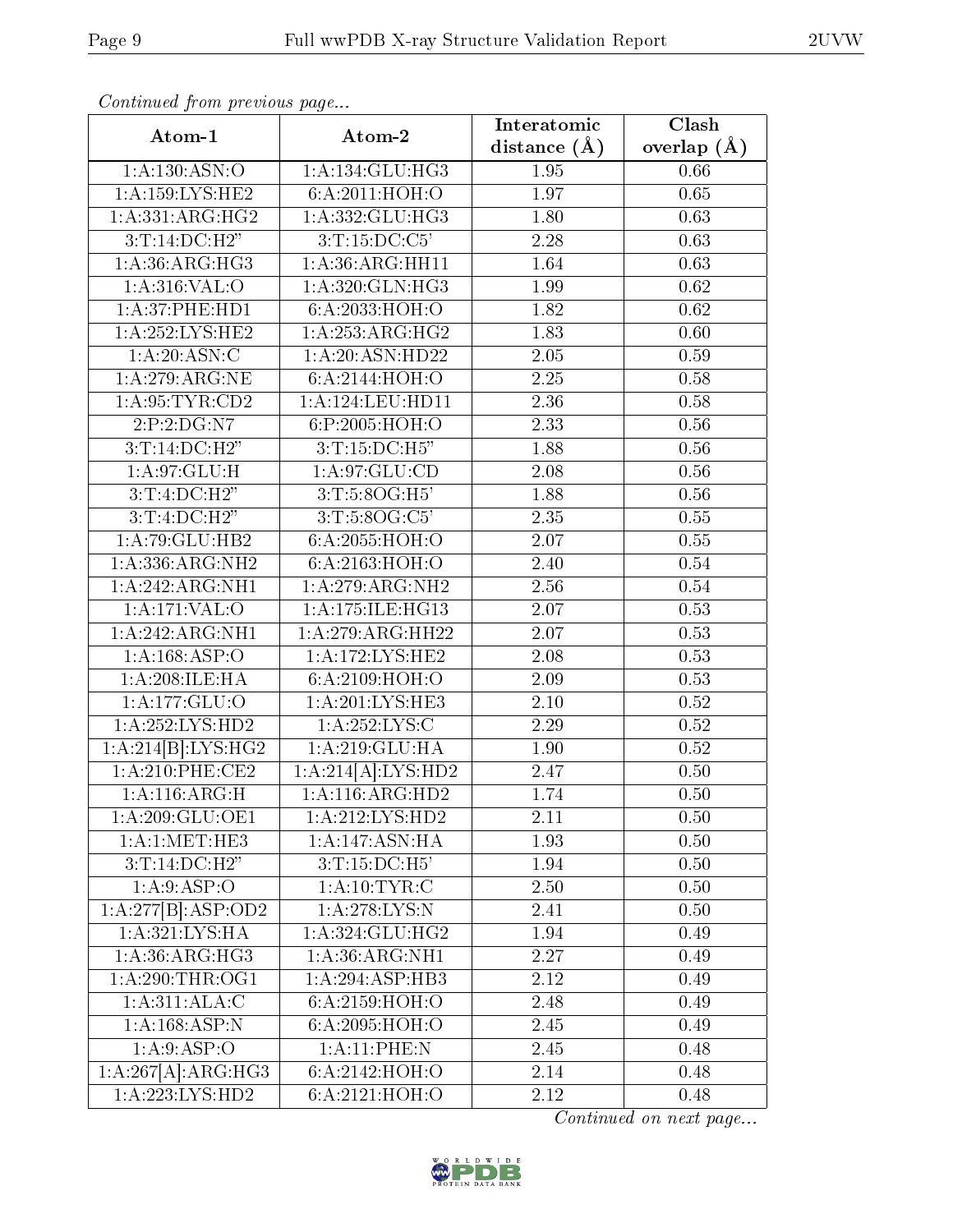|                     |                              | Interatomic      | Clash         |
|---------------------|------------------------------|------------------|---------------|
| Atom-1              | Atom-2                       | distance $(\AA)$ | overlap $(A)$ |
| 3:T:14:DC:C2'       | 3:T:15:DC:H5"                | 2.43             | 0.47          |
| 3:T:2:DC:C2'        | 3:T:3:DA:H5'                 | 2.43             | 0.47          |
| 1: A:65:LYS:HD3     | 1: A:73:TYR:CZ               | 2.49             | 0.47          |
| $3:T:16:D\\C:H1'$   | 3:T:17:DC:H5'                | 1.96             | 0.47          |
| 1:A:242:ARG:CZ      | 1:A:279:ARG:NH2              | 2.78             | 0.46          |
| 1:A:320:GLN:O       | 1:A:324:GLU:HG2              | $2.15\,$         | 0.46          |
| 1:A:230:ARG:O       | 1:A:232:GLU:HG3              | 2.15             | 0.46          |
| 1: A:51: ARG: NH2   | 4:A:1000:DGT:O1G             | 2.46             | 0.46          |
| 1:A:151:ALA:O       | $1:A:\overline{154:ALA:HB3}$ | 2.16             | 0.46          |
| 1:A:293:LEU:HD22    | 1:A:293:LEU:N                | 2.31             | 0.45          |
| 1: A:89:MET:CE      | 1: A:89:MET:HA               | 2.47             | 0.45          |
| 1: A:20: ASN:ND2    | 1:A:20:ASN:C                 | 2.69             | 0.45          |
| 1: A:36: ARG: NE    | 6:A:2029:HOH:O               | 2.42             | 0.45          |
| 1: A:37:PHE:CD1     | 6:A:2033:HOH:O               | 2.56             | 0.45          |
| 1:A:214[B]:LYS:C    | 1:A:214[B]:LYS:HD2           | 2.36             | 0.45          |
| 1: A:270: GLU:OE2   | 1: A:308: LYS: HD3           | 2.17             | 0.45          |
| 1: A: 152: LYS: HG2 | 1: A:184: PRO:HG2            | 1.99             | 0.45          |
| 1: A:10:TYR:HD1     | 1:A:13:ALA:HB3               | 1.82             | 0.45          |
| 1: A:85: SER:O      | 1:A:89:MET:HG2               | 2.18             | 0.44          |
| 1:A:40:SER:CB       | 3:T:3:DA:OP1                 | 2.63             | 0.44          |
| 1:A:277[B]:ASP:CG   | 1: A:278:LYS:N               | 2.70             | 0.44          |
| 1:A:277[B]:ASP:OD1  | 1: A:279:ARG:NH1             | 2.51             | 0.44          |
| 1: A: 38: GLU: O    | 6:A:2031:HOH:O               | 2.21             | 0.44          |
| 1:A:257:ASN:HB3     | 1: A:260: GLU:HB2            | 2.00             | 0.44          |
| 1:A:197:LEU:HD21    | 1:A:216[A]:MET:HG3           | 2.00             | 0.44          |
| 1: A:98: LYS: HB2   | 1:A:110:ASP:HB3              | 1.99             | 0.44          |
| 1:A:167:ASP:OD1     | 1:A:169:GLU:HB3              | 2.18             | 0.44          |
| 1:A:248:ILE:HG22    | 3:T:6:DG:OP2                 | 2.18             | 0.44          |
| 1: A:36: ARG: NH1   | 1: A:251: MET:O              | 2.52             | 0.43          |
| 1: A: 106: GLU: OE2 | 6: A:2071: HOH:O             | 2.21             | 0.43          |
| 1:A:253:ARG:CZ      | 1: A:260: GLU:OE2            | 2.66             | 0.43          |
| 1:A:166:ILE:HG22    | 1:A:171:VAL:HG23             | 2.00             | 0.43          |
| 3: T: 5:8OG: N3     | 3:T:5:8OG:H2"                | 2.33             | 0.43          |
| 1:A:115:VAL:HG22    | 1: A:120: GLU:HB3            | 2.00             | 0.43          |
| 1: A: 252: LYS: CE  | 1: A: 253: ARG: HG2          | 2.49             | 0.43          |
| 1: A:48: TYR: CZ    | 1: A:160: PRO:HB3            | 2.55             | 0.42          |
| 1:A:273:TYR:HA      | 1:A:276:LEU:HD12             | 2.01             | 0.42          |
| 1: A:37:PHE:HZ      | $3:T:2:D$ C:H $3'$           | 1.85             | 0.42          |
| 1: A:250:THR:OG1    | 3:T:5:8OG:OP2                | 2.29             | 0.42          |
| 1: A: 10: TYR: HA   | 4:A:1000:DGT:PB              | 2.60             | 0.42          |
| 1: A:293:LEU: N     | 1: A:293:LEU:CD2             | 2.83             | 0.42          |

Continued from previous page...

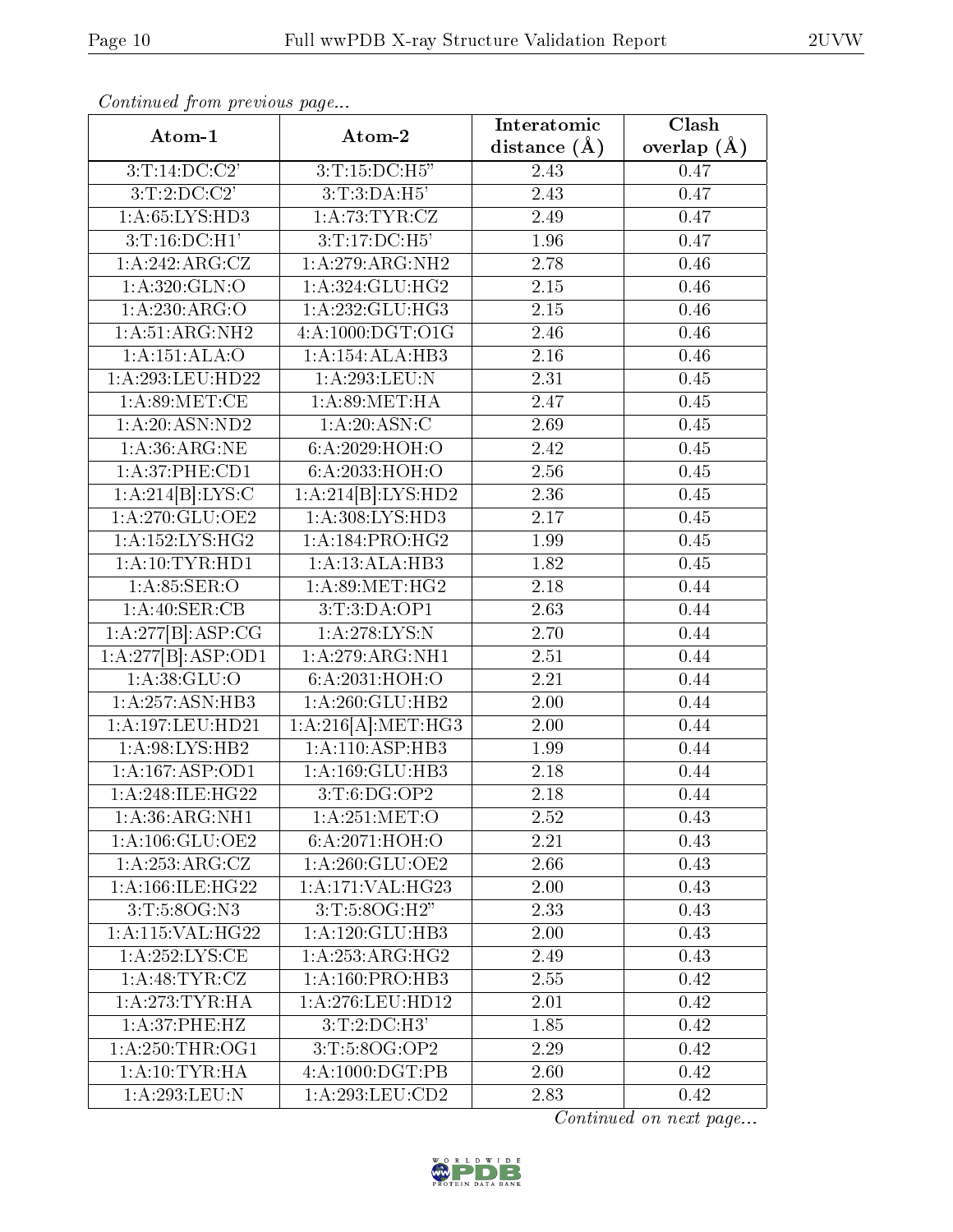| Atom-1             | Atom-2             | Interatomic<br>distance $(\AA)$ | Clash<br>overlap $(A)$ |
|--------------------|--------------------|---------------------------------|------------------------|
| 1:A:247:ARG:HD2    | 3:T:6:DG:OP1       | 2.21                            | 0.41                   |
| 1: A:263:PRO:O     | 1:A:267[B]:ARG:HG3 | 2.20                            | 0.41                   |
| 1:A:46:ALA:HB1     | 1:A:50:ALA:HB3     | 2.02                            | 0.41                   |
| 1: A:116: ARG:HD2  | 1: A:120: GLU:OE1  | 2.21                            | 0.40                   |
| 1:A:309[A]:GLU:CD  | 1:A:309[A]:GLU:H   | 2.24                            | 0.40                   |
| $1:$ A:235:GLU:HG3 | 6: A:2129: HOH:O   | 2.21                            | 0.40                   |
| 1:A:298:ARG:HD2    | 2:P:8:DG:OP1       | 2.22                            | 0.40                   |
| 1:A:282:LYS:HD2    | 6:A:2146:HOH:O     | 2.21                            | 0.40                   |
| 1: A:298: ARG:CG   | 6:A:2153:HOH:O     | 2.61                            | 0.40                   |

Continued from previous page...

There are no symmetry-related clashes.

#### 5.3 Torsion angles  $(i)$

#### 5.3.1 Protein backbone  $(i)$

In the following table, the Percentiles column shows the percent Ramachandran outliers of the chain as a percentile score with respect to all X-ray entries followed by that with respect to entries of similar resolution.

The Analysed column shows the number of residues for which the backbone conformation was analysed, and the total number of residues.

| $\mid$ Mol $\mid$ Chain $\mid$ | Analysed                                     |  | Favoured   Allowed   Outliers   Percentiles |
|--------------------------------|----------------------------------------------|--|---------------------------------------------|
|                                | 346/358 (97%)   320 (92%)   23 (7%)   3 (1%) |  |                                             |

All (3) Ramachandran outliers are listed below:

| Mol | Chain | Res       | Гуре         |
|-----|-------|-----------|--------------|
|     |       | 117       |              |
|     |       | <b>HD</b> |              |
|     |       | 36        | $\lambda$ RG |

#### 5.3.2 Protein sidechains  $(i)$

In the following table, the Percentiles column shows the percent sidechain outliers of the chain as a percentile score with respect to all X-ray entries followed by that with respect to entries of similar resolution.

The Analysed column shows the number of residues for which the sidechain conformation was analysed, and the total number of residues.

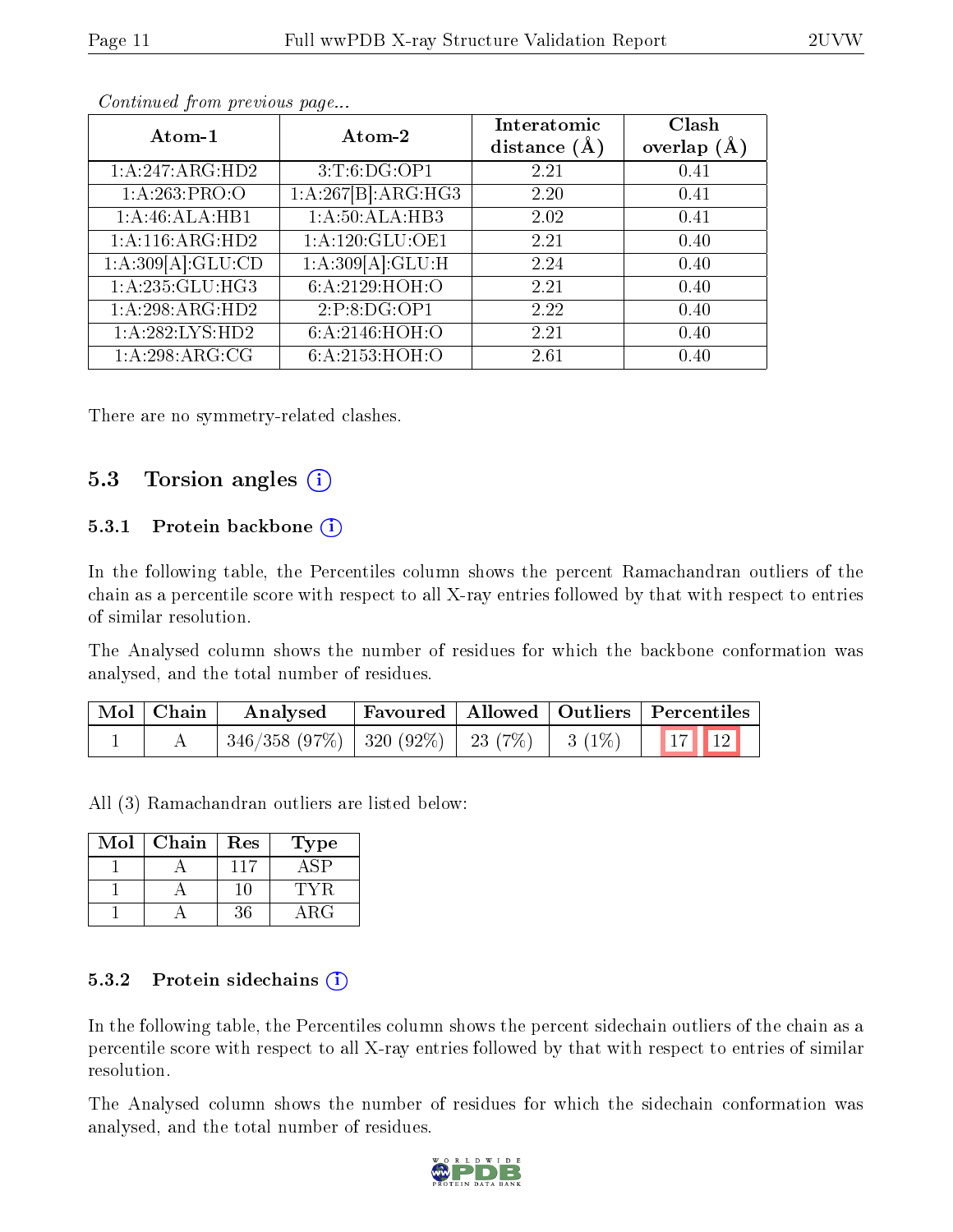| Mol   Chain | Analysed   Rotameric   Outliers   Percentiles |  |                           |  |
|-------------|-----------------------------------------------|--|---------------------------|--|
|             | $306/315(97\%)$   298 (97\%)   8 (3\%)        |  | $-50$<br>$\vert 46 \vert$ |  |

All (8) residues with a non-rotameric sidechain are listed below:

| Mol | Chain | Res | Type             |
|-----|-------|-----|------------------|
|     |       | 20  | $\overline{ASN}$ |
| 1   | А     | 26  | <b>LYS</b>       |
| 1   | А     | 79  | <b>GLU</b>       |
|     | А     | 116 | ARG              |
|     |       | 152 | <b>LYS</b>       |
|     |       | 172 | <b>LYS</b>       |
|     |       | 211 | ASP              |
|     |       | 252 | <b>LYS</b>       |

Some sidechains can be flipped to improve hydrogen bonding and reduce clashes. All (2) such sidechains are listed below:

| Mol | Chain | Res | ype |
|-----|-------|-----|-----|
|     |       |     |     |
|     |       |     |     |

#### 5.3.3 RNA  $(i)$

There are no RNA molecules in this entry.

#### 5.4 Non-standard residues in protein, DNA, RNA chains (i)

1 non-standard protein/DNA/RNA residue is modelled in this entry.

In the following table, the Counts columns list the number of bonds (or angles) for which Mogul statistics could be retrieved, the number of bonds (or angles) that are observed in the model and the number of bonds (or angles) that are defined in the Chemical Component Dictionary. The Link column lists molecule types, if any, to which the group is linked. The Z score for a bond length (or angle) is the number of standard deviations the observed value is removed from the expected value. A bond length (or angle) with  $|Z| > 2$  is considered an outlier worth inspection. RMSZ is the root-mean-square of all Z scores of the bond lengths (or angles).

| $\bf{Mol}$<br>$\mid$ Type   Chain   Res |     | Link |  | Bond lengths |  | Bond angles                        |          |             |                |
|-----------------------------------------|-----|------|--|--------------|--|------------------------------------|----------|-------------|----------------|
|                                         |     |      |  | Counts       |  | $\vert$ RMSZ $\vert \#Z \vert > 2$ | Counts   | RMSZ $ #Z $ |                |
|                                         | 8OG |      |  | 18,25,26     |  |                                    | 21,37,40 | 3.24        | 6(<br>$(28\%)$ |

In the following table, the Chirals column lists the number of chiral outliers, the number of chiral

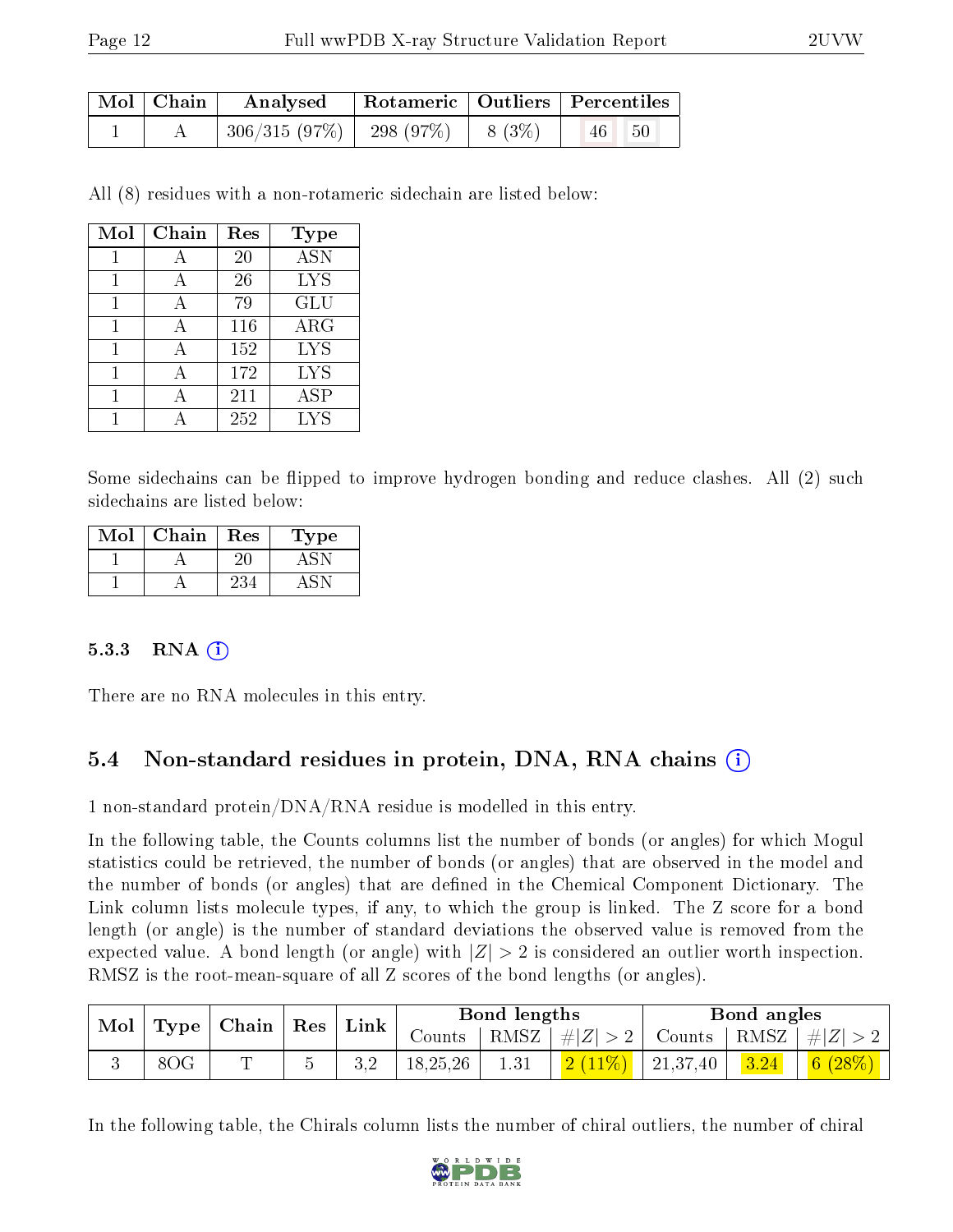centers analysed, the number of these observed in the model and the number defined in the Chemical Component Dictionary. Similar counts are reported in the Torsion and Rings columns. '-' means no outliers of that kind were identified.

|                     |                     |  | Mol   Type   Chain   Res   Link   Chirals   Torsions   Rings |  |
|---------------------|---------------------|--|--------------------------------------------------------------|--|
| $\vert$ 8OG $\vert$ | $T \mid 5 \mid 3.2$ |  | $1/3/21/22$ 0/3/3/3                                          |  |

All (2) bond length outliers are listed below:

|  |     | $\mid$ Mol $\mid$ Chain $\mid$ Res $\mid$ Type $\mid$ Atoms $\mid$ | $\perp$ Z $\parallel$ Observed(Å) $\parallel$ Ideal(Å) |          |
|--|-----|--------------------------------------------------------------------|--------------------------------------------------------|----------|
|  |     | $8OG \mid CG-N1 \mid 4.35$                                         | 1.40                                                   |          |
|  | 8OG | $C2-N1$   $2.41$                                                   | $1.39\,$                                               | $1.35\,$ |

All (6) bond angle outliers are listed below:

| Mol | Chain | Res | Type | Atoms          | Z       | Observed $(°)$ | Ideal $(°)$ |
|-----|-------|-----|------|----------------|---------|----------------|-------------|
| 3   |       | 5   | 8OG  | $N3-C2-N1$     | $-8.92$ | 115.32         | 127.22      |
| 3   | T     |     | 80G  | $C2-N3-C4$     | 7.32    | 123.71         | 115.36      |
| 3   | T     |     | 80G  | $C6-C5-C4$     | $-6.42$ | 114.67         | 120.80      |
| 3   | T     |     | 80G  | $C6-N1-C2$     | 3.80    | 121.96         | 115.93      |
| 3   |       | 5   | 80G  | $N2$ -C2- $N1$ | 3.14    | 122.14         | 117.25      |
| 3   | T     |     |      | $N2-C2-N3$     | 2.91    | 122.54         | 117.79      |

There are no chirality outliers.

All (1) torsion outliers are listed below:

| Mol | $\therefore$   Chain   Res   Type |  | Atoms             |
|-----|-----------------------------------|--|-------------------|
|     |                                   |  | + O4'-C4'-C5'-O5' |

There are no ring outliers.

1 monomer is involved in 4 short contacts:

|  |      | Mol   Chain   Res   Type   Clashes   Symm-Clashes |
|--|------|---------------------------------------------------|
|  | -80G |                                                   |

#### 5.5 Carbohydrates (i)

There are no carbohydrates in this entry.

#### 5.6 Ligand geometry (i)

Of 4 ligands modelled in this entry, 3 are monoatomic - leaving 1 for Mogul analysis.

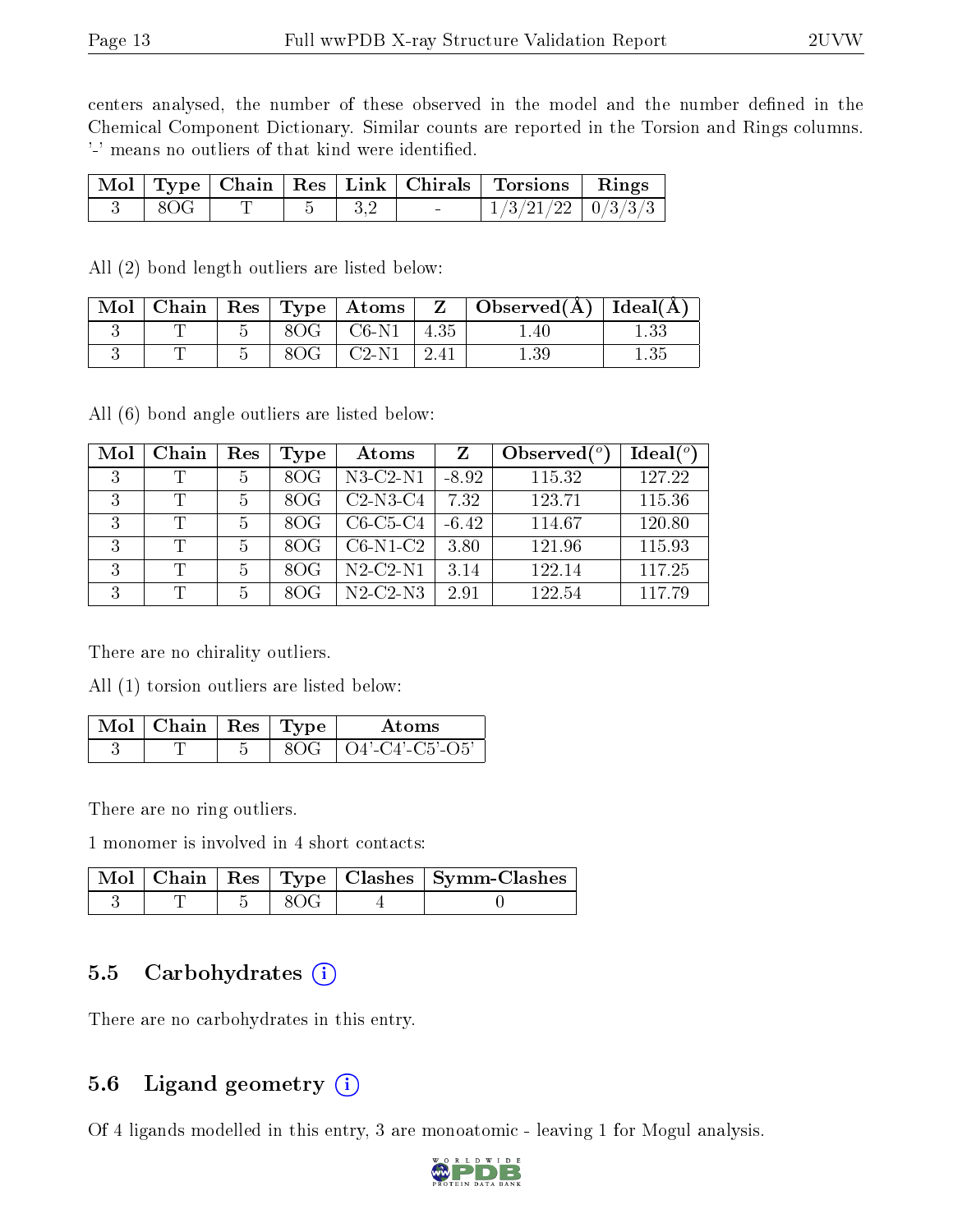In the following table, the Counts columns list the number of bonds (or angles) for which Mogul statistics could be retrieved, the number of bonds (or angles) that are observed in the model and the number of bonds (or angles) that are dened in the Chemical Component Dictionary. The Link column lists molecule types, if any, to which the group is linked. The Z score for a bond length (or angle) is the number of standard deviations the observed value is removed from the expected value. A bond length (or angle) with  $|Z| > 2$  is considered an outlier worth inspection. RMSZ is the root-mean-square of all Z scores of the bond lengths (or angles).

| Mol<br>Type | $\mid$ Chain $\mid$ | ${\rm Res}$ | Link |  | Bond lengths |                   | Bond angles        |                       |      |         |
|-------------|---------------------|-------------|------|--|--------------|-------------------|--------------------|-----------------------|------|---------|
|             |                     |             |      |  | Counts       | RMSZ <sup> </sup> | $\vert \#  Z  > 2$ | Counts   RMSZ $\vert$ |      | $\# Z $ |
| ∸           | $\rm DGT$           |             | 1000 |  | 26, 33, 33   | 1.26              |                    | 32,52,52              | 1.98 | 8(25%)  |

In the following table, the Chirals column lists the number of chiral outliers, the number of chiral centers analysed, the number of these observed in the model and the number defined in the Chemical Component Dictionary. Similar counts are reported in the Torsion and Rings columns. '-' means no outliers of that kind were identified.

|     |          |  | Mol   Type   Chain   Res   Link   Chirals   Torsions   Rings |  |
|-----|----------|--|--------------------------------------------------------------|--|
| DGT | $1000\,$ |  | $\mid$ 3/18/34/34 $\mid$ 0/3/3/3 $\mid$                      |  |

All (2) bond length outliers are listed below:

| Mol |      |            | $\mid$ Chain $\mid$ Res $\mid$ Type $\mid$ Atoms $\mid$ |                 | $\vert$ Observed( $\AA$ ) Ideal( $\overline{A}$ ) |      |
|-----|------|------------|---------------------------------------------------------|-----------------|---------------------------------------------------|------|
|     | 1000 | DGT        | $C6-N1$                                                 | $^{\circ}$ 4.24 | $1.40\,$                                          |      |
|     | 1000 | <b>DGT</b> | $C2-N1$                                                 | 2.86            | $1.40\,$                                          | 1.35 |

All (8) bond angle outliers are listed below:

| Mol            | Chain | Res  | Type       | Atoms                                                 | Z       | Observed $(°)$ | Ideal (°) |
|----------------|-------|------|------------|-------------------------------------------------------|---------|----------------|-----------|
| 4              | А     | 1000 | <b>DGT</b> | $C2-N3-C4$                                            | 5.44    | 121.57         | 115.36    |
| 4              | А     | 1000 | <b>DGT</b> | $N3-C2-N1$                                            | $-5.42$ | 119.99         | 127.22    |
| 4              | А     | 1000 | <b>DGT</b> | $C5-C6-N1$                                            | $-3.17$ | 119.09         | 123.43    |
| $\overline{4}$ | А     | 1000 | <b>DGT</b> | $O1A-PA-O5'$                                          | $-2.91$ | 94.25          | 107.75    |
| $\overline{4}$ | А     | 1000 | <b>DGT</b> | O5'-PA-O2A                                            | $-2.82$ | 98.06          | 109.07    |
| $\overline{4}$ | А     | 1000 | <b>DGT</b> | PB-O3B-PG                                             | $-2.34$ | 124.80         | 132.83    |
| $\overline{4}$ | А     | 1000 | <b>DGT</b> | $C6-N1-C2$                                            | 2.12    | 119.30         | 115.93    |
| $\overline{4}$ | А     | 1000 | DGT        | $C2$ <sup>-</sup> $C3$ <sup>-</sup> $C4$ <sup>'</sup> | $-2.07$ | 98.45          | 102.76    |

There are no chirality outliers.

All (3) torsion outliers are listed below:

| $\sqrt{\text{Mol}}$ Chain   Res   Type $\sqrt{\ }$ |         | Atoms               |
|----------------------------------------------------|---------|---------------------|
|                                                    | -1000 - | DGT   PB-03B-PG-02G |
|                                                    |         |                     |

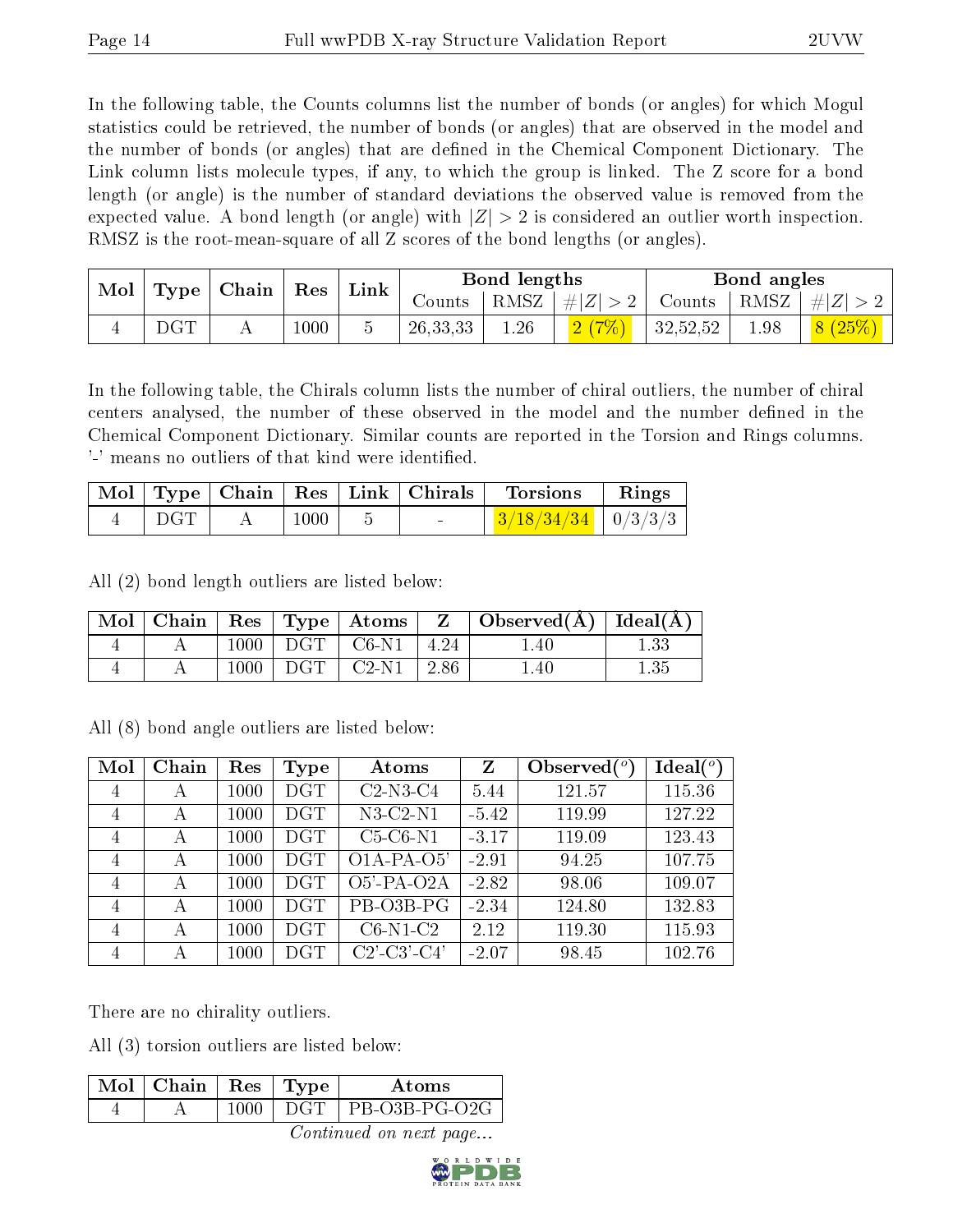Continued from previous page...

| $Mol$   Chain | $\operatorname{Res}$ | 'Type      | Atoms         |
|---------------|----------------------|------------|---------------|
|               | 1000                 | DGT        | PB-03B-PG-01G |
|               | 1000                 | <b>DGT</b> | PB-O3A-PA-O1A |

There are no ring outliers.

1 monomer is involved in 2 short contacts:

|  |                  | $\mid$ Mol $\mid$ Chain $\mid$ Res $\mid$ Type $\mid$ Clashes $\mid$ Symm-Clashes $\mid$ |
|--|------------------|------------------------------------------------------------------------------------------|
|  | $1000 \perp DGT$ |                                                                                          |

The following is a two-dimensional graphical depiction of Mogul quality analysis of bond lengths, bond angles, torsion angles, and ring geometry for all instances of the Ligand of Interest. In addition, ligands with molecular weight > 250 and outliers as shown on the validation Tables will also be included. For torsion angles, if less then 5% of the Mogul distribution of torsion angles is within 10 degrees of the torsion angle in question, then that torsion angle is considered an outlier. Any bond that is central to one or more torsion angles identified as an outlier by Mogul will be highlighted in the graph. For rings, the root-mean-square deviation (RMSD) between the ring in question and similar rings identified by Mogul is calculated over all ring torsion angles. If the average RMSD is greater than 60 degrees and the minimal RMSD between the ring in question and any Mogul-identified rings is also greater than 60 degrees, then that ring is considered an outlier. The outliers are highlighted in purple. The color gray indicates Mogul did not find sufficient equivalents in the CSD to analyse the geometry.

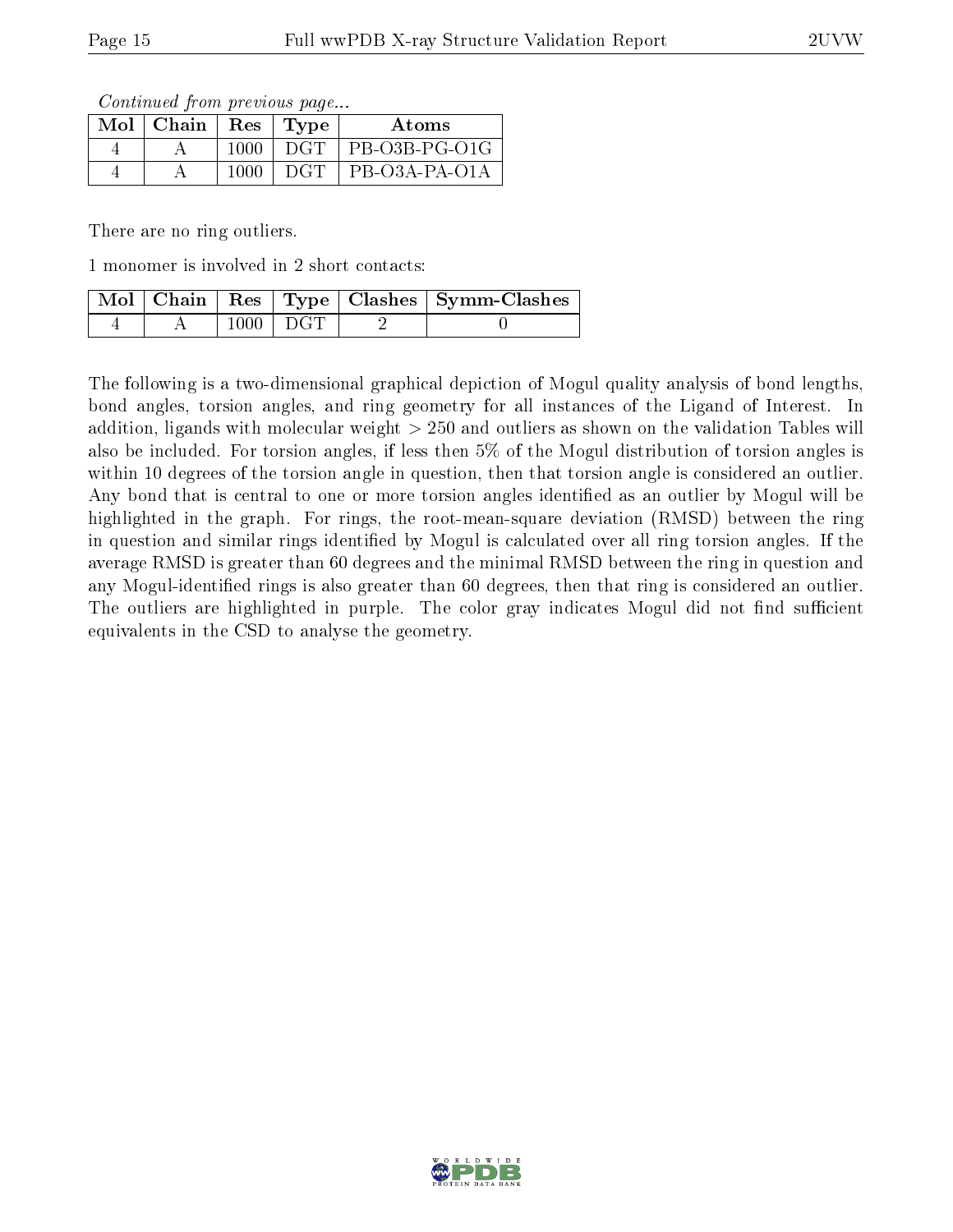

### 5.7 [O](https://www.wwpdb.org/validation/2017/XrayValidationReportHelp#nonstandard_residues_and_ligands)ther polymers (i)

There are no such residues in this entry.

### 5.8 Polymer linkage issues (i)

There are no chain breaks in this entry.

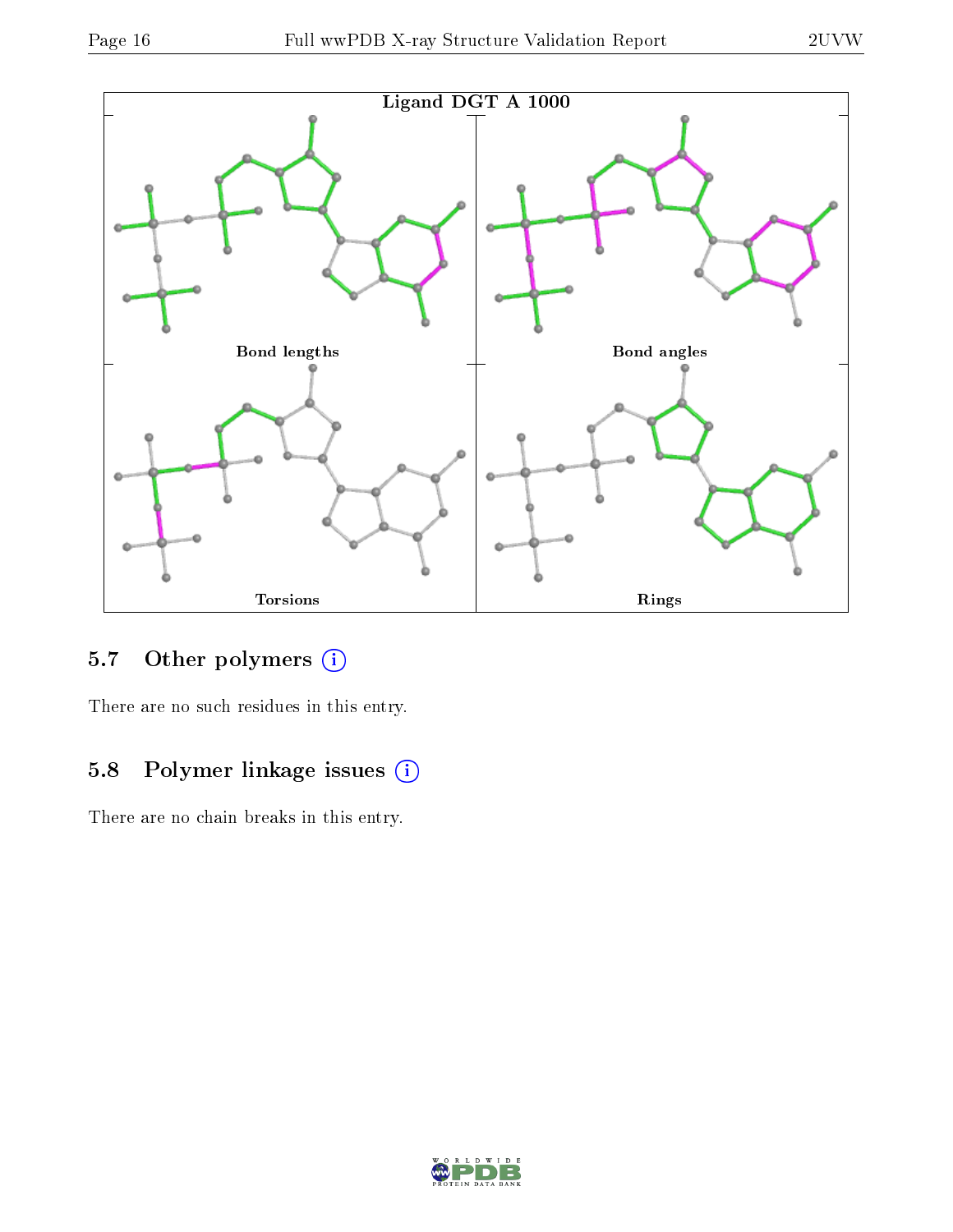## 6 Fit of model and data  $(i)$

### 6.1 Protein, DNA and RNA chains  $(i)$

In the following table, the column labelled  $#RSRZ> 2'$  contains the number (and percentage) of RSRZ outliers, followed by percent RSRZ outliers for the chain as percentile scores relative to all X-ray entries and entries of similar resolution. The OWAB column contains the minimum, median,  $95<sup>th</sup>$  percentile and maximum values of the occupancy-weighted average B-factor per residue. The column labelled ' $Q< 0.9$ ' lists the number of (and percentage) of residues with an average occupancy less than 0.9.

| Mol            | Chain | Analysed        | ${ <\hspace{-1.5pt}{\mathrm{RSRZ}} \hspace{-1.5pt}>}$ | $\rm \#RSRZ{>}2$                  | $OWAB(A^2)$    | Q <sub>0.9</sub> |
|----------------|-------|-----------------|-------------------------------------------------------|-----------------------------------|----------------|------------------|
|                |       | $342/358$ (95%) | 0.70                                                  | $24(7%)$ 16<br><sup>20</sup>      | 22, 43, 61, 77 | 29 (8%)          |
| $\overline{2}$ | P     | $14/14$ (100%)  | 0.61                                                  | $2(14\%)$ $\boxed{2}$ $\boxed{3}$ | 32, 47, 74, 75 |                  |
|                |       | $16/18$ (88%)   | 0.75                                                  | $1(6\%)$<br>20<br>24              | 34, 55, 72, 73 | $(6\%)$          |
| All            | All   | $372/390(95\%)$ | 0.70                                                  | 15<br>27(7%)<br>19                | 22, 43, 63, 77 | $30(8\%)$        |

All (27) RSRZ outliers are listed below:

| Mol            | Chain                   | Res                          | Type                              | <b>RSRZ</b>      |
|----------------|-------------------------|------------------------------|-----------------------------------|------------------|
| $\mathbf{1}$   | $\boldsymbol{A}$        | 286                          | VAL                               | 3.9              |
| $\overline{1}$ | $\overline{A}$          | 287                          | <b>VAL</b>                        | 3.8              |
| $\overline{1}$ | $\overline{\rm A}$      | 274                          | <b>TYR</b>                        | 3.6              |
| $\overline{1}$ | $\overline{A}$          | $\overline{116}$             | $\overline{\text{ARG}}$           | 3.4              |
| $\overline{1}$ | $\overline{\rm A}$      | 318                          | <b>LEU</b>                        | $3.2\,$          |
| $\overline{3}$ | $\overline{T}$          | $\overline{2}$               | $\overline{DC}$                   | $\overline{3.1}$ |
| $\overline{1}$ | $\overline{A}$          | 8                            | PHE                               | 3.0              |
| $\overline{1}$ | $\overline{\rm A}$      | $9\overline{7}$              | GLU                               | 3.0              |
| $\overline{2}$ | $\overline{P}$          | $\overline{3}$               | $\overline{\mathrm{D}\mathrm{G}}$ | 2.9              |
| $\overline{1}$ | $\overline{\rm A}$      | 140                          | <b>VAL</b>                        | 2.9              |
| $\overline{1}$ | $\overline{A}$          | 334                          | GLY                               | 2.7              |
| $\overline{1}$ | $\overline{A}$          | $\overline{2}$               | ILE                               | $2.6\,$          |
| $\overline{1}$ | $\overline{\rm A}$      | 279                          | ARG                               | 2.6              |
| $\overline{2}$ | $\overline{\mathrm{P}}$ | $\overline{4}$               | DG                                | 2.6              |
| $\overline{1}$ | $\overline{\rm A}$      | $\overline{88}$              | ILE                               | 2.6              |
| $\overline{1}$ | $\overline{\rm A}$      | 37                           | $\overline{\text{PHE}}$           | $2.6\,$          |
| $\overline{1}$ | $\overline{\rm A}$      | 335                          | <b>VAL</b>                        | 2.5              |
| $\overline{1}$ | $\overline{A}$          | $\overline{277[\mathrm{A}]}$ | $\overline{\text{ASP}}$           | $2.5\,$          |
| $\overline{1}$ | $\overline{\rm A}$      | 113                          | <b>ASP</b>                        | 2.4              |
| $\overline{1}$ | $\overline{\rm A}$      | 11                           | PHE                               | 2.3              |
| $\overline{1}$ | $\overline{\rm A}$      | 278                          | LYS                               | 2.2              |
| $\mathbf{1}$   | $\overline{\rm A}$      | 293                          | LEU                               | 2.2              |
| $\overline{1}$ | $\overline{\rm A}$      | 104                          | ILE                               | 2.1              |

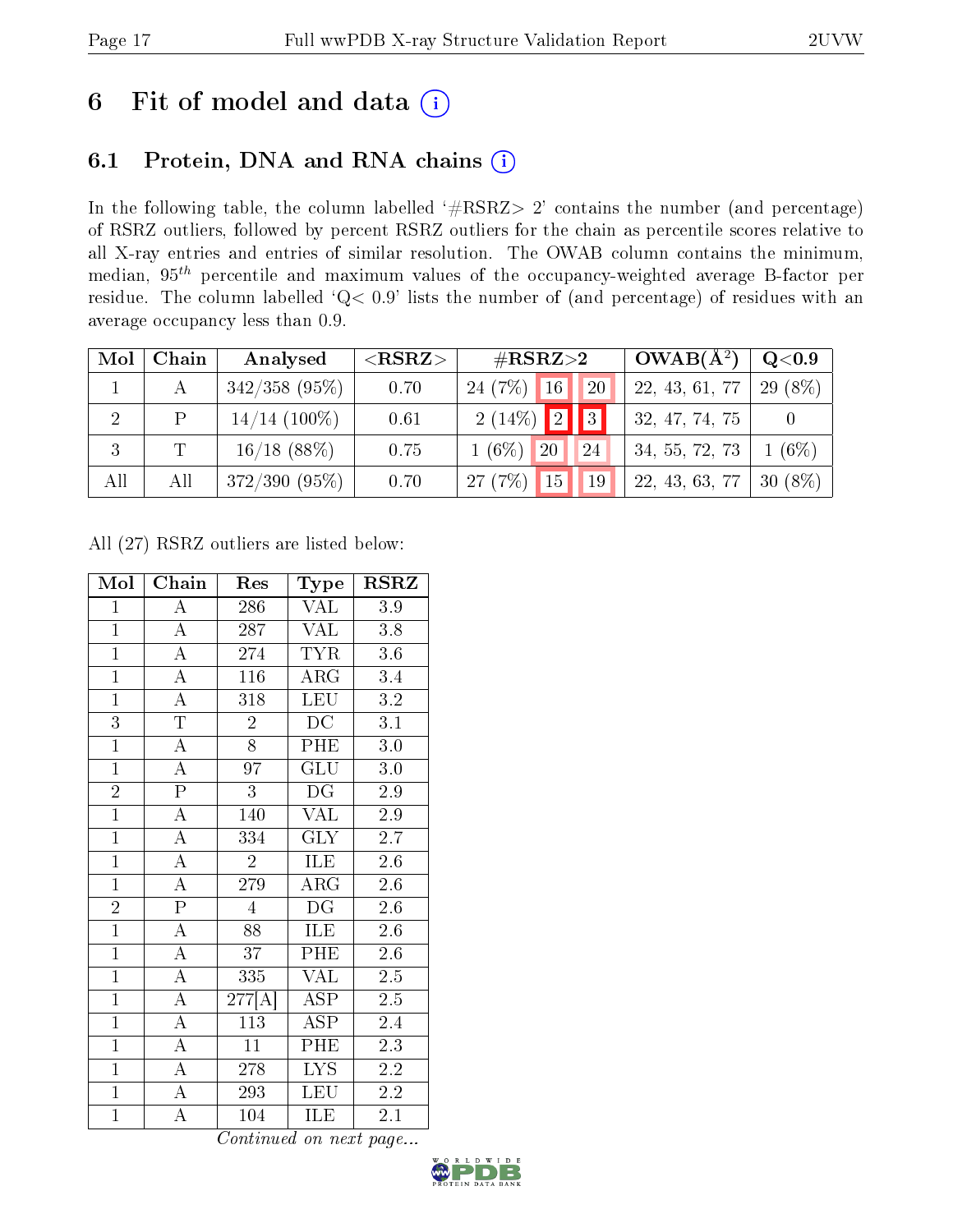Continued from previous page...

| Mol | Chain | Res | Type | <b>RSRZ</b> |
|-----|-------|-----|------|-------------|
|     |       | 92  | LEU  | 2.0         |
|     |       | 132 | ILE  | 2.0         |
|     |       | 327 | GLU  | 2.0         |
|     |       | 297 | SER  | 20          |

### 6.2 Non-standard residues in protein, DNA, RNA chains (i)

In the following table, the Atoms column lists the number of modelled atoms in the group and the number defined in the chemical component dictionary. The B-factors column lists the minimum, median,  $95<sup>th</sup>$  percentile and maximum values of B factors of atoms in the group. The column labelled  $Q< 0.9$  lists the number of atoms with occupancy less than 0.9.

|     |  |                        |  | $\boxed{\text{ Mol} \mid \text{Type} \mid \text{Chain} \mid \text{Res} \mid \text{Atoms} \mid \text{RSCC} \mid \text{RSR} \mid \text{B-factors}(\AA^2) \mid \text{Q}<0.9}$ |  |
|-----|--|------------------------|--|----------------------------------------------------------------------------------------------------------------------------------------------------------------------------|--|
| 8OG |  | $-23/24$   0.92   0.16 |  | 36,42,49,52                                                                                                                                                                |  |

#### 6.3 Carbohydrates (i)

There are no carbohydrates in this entry.

#### 6.4 Ligands  $(i)$

In the following table, the Atoms column lists the number of modelled atoms in the group and the number defined in the chemical component dictionary. The B-factors column lists the minimum, median,  $95<sup>th</sup>$  percentile and maximum values of B factors of atoms in the group. The column labelled  $Q< 0.9$  lists the number of atoms with occupancy less than 0.9.

| Mol | Type | Chain | Res  | Atoms |      |            | $\text{RSCC}$   RSR   B-factors( $\AA^2$ ) | O <sub>0.9</sub> |
|-----|------|-------|------|-------|------|------------|--------------------------------------------|------------------|
|     |      |       | 3002 |       | 0.90 | 0.10       | 41.41.41.41                                |                  |
|     |      |       | 3000 |       | 0.92 | 0.24       | 66,66,66,66                                |                  |
|     |      |       | 3001 |       | 0.96 | 0.20       | 29, 29, 29, 29                             |                  |
|     | DGT  |       | 1000 | 31/31 | 0.97 | $\rm 0.15$ | 19, 26, 30, 32                             |                  |

The following is a graphical depiction of the model fit to experimental electron density of all instances of the Ligand of Interest. In addition, ligands with molecular weight  $> 250$  and outliers as shown on the geometry validation Tables will also be included. Each fit is shown from different orientation to approximate a three-dimensional view.